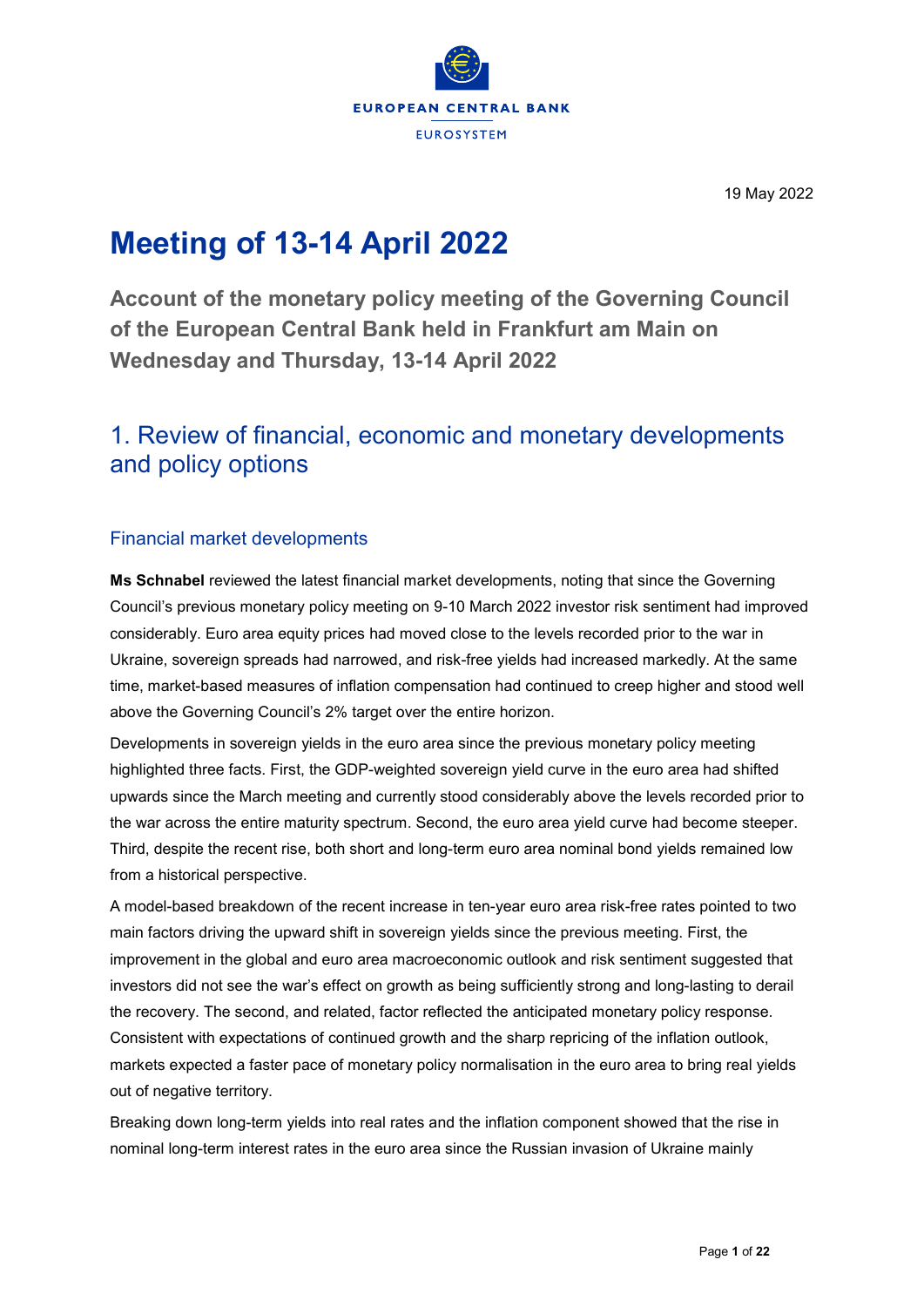reflected a marked reappraisal of the inflation outlook by investors, while real interest rates had fallen slightly since March, despite the recent increase in nominal yields.

The rising inflationary pressures were also evident from the inflation-linked swap forward curve, which had shifted markedly higher from the already elevated levels prevailing at the time of the Governing Council's previous monetary policy meeting. This increase in inflation compensation had stemmed from higher inflation risk premia. Genuine inflation expectations had increased only moderately. The sharp rise in inflation risk premia signalled that investors demanded higher compensation for holding inflation risks in their portfolio. The five-year forward inflation-linked swap rate five years ahead, which was a market-based measure of longer-term inflation expectations, stood at around 2.4%. This suggested that even over the longer term investors attached a higher probability to inflation turning out to be higher than expected, rather than lower than expected.

Compared with March, the shift in market-based indicators of monetary policy expectations had been substantial. The overnight index swap (OIS) forward curve had become markedly steeper, with market participants pricing in just under a full 25 basis point rate hike in July this year and almost three 25 basis point rate hikes by the end of the year. Thereafter, markets expected the hiking cycle to continue, with six 25 basis point interest rate hikes expected in 2023. This suggested that markets saw the need for substantial policy action to secure medium-term price stability, reflecting the current, very negative, real short and long-term yields.

The median participant response to the Survey of Monetary Analysts (SMA) showed that the first interest rate hike was still expected to take place in the fourth quarter of 2022, but the share of SMA participants expecting an earlier lift-off had now increased to around 40%. The expected path after liftoff, however, was substantially shallower compared with the path suggested by market pricing. This possibly indicated that rising term premia, on the back of high remaining uncertainty about the pace of policy normalisation, had contributed to the steeper forward curve, with markets' genuine expectations probably being somewhat lower than indicated by the forward curve. Higher uncertainty about expected euro short-term money market rates, as priced in by the market, was in line with the premise of the ECB's "reaction function" becoming more data-dependent.

Markets were preparing for a substantially more pronounced US hiking cycle, compared with expectations in March, and now expected the Federal Open Market Committee (FOMC) to hike rates by about 250 basis points over the next 12 months, with the federal funds rate expected to level off at a level above 3%. Moreover, the FOMC had hinted at a rapid reduction in its USD 9 trillion balance sheet, beginning as soon as at its next policy meeting in May.

Limited movements in the exchange rate of the euro against the US dollar since the March monetary policy meeting suggested that the recent reappraisal by markets of the euro area monetary policy outlook was offsetting, at least in part, the downward pressure on the euro from the pronounced reappraisal of US monetary policy expectations. At the same time, the depreciation of the euro since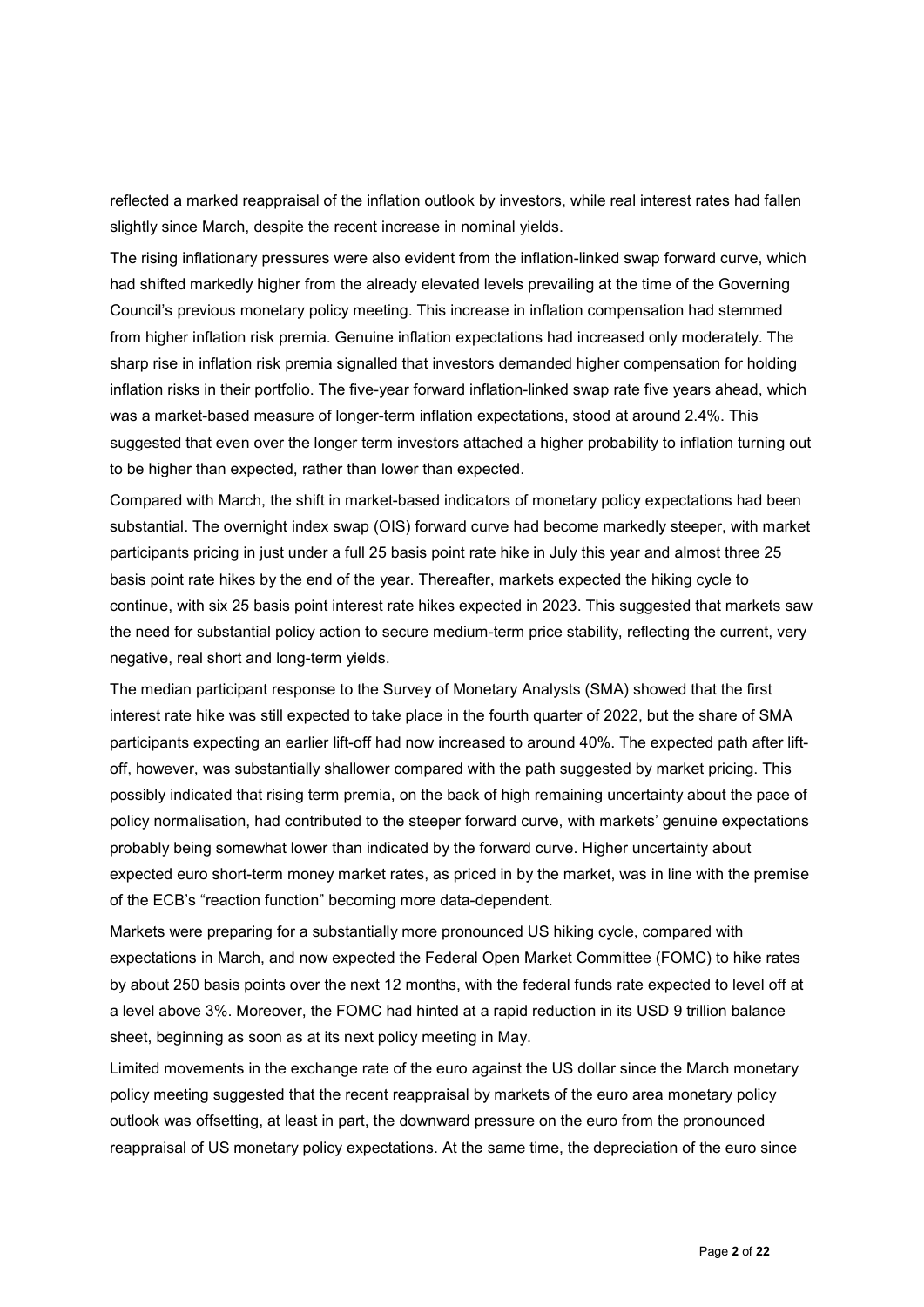the beginning of the year in response to the change in relative monetary policy expectations vis-à-vis the United States had been larger than was suggested by cross-country regularities.

Developments in euro area sovereign bond markets were consistent with limited risks of stagnation or recession. Sovereign spreads had been on a sustained downward trend since the Governing Council's previous monetary policy meeting.

Furthermore, the recent strong recovery in equity prices reflected, first and foremost, a reversal of the earlier increase in the equity risk premium, mirroring the improving risk sentiment. A more fundamental factor explaining the resilience of equity prices, and of risk assets more generally, was that the earnings outlook for euro area firms had remained relatively robust, despite the war. Earnings expectations over the next 12 months had, so far, not been lowered. Longer-term earnings expectations had decreased substantially, but had stabilised at very elevated levels. Analysts continued to expect annual earnings growth of about 20% over the next three to five years, compared with a long-run average of around 8%.

The cautious optimism displayed by market participants did not mean that investors were dismissing downside risks. As geopolitical risks remained elevated, markets continued to price in heightened tail risks. For instance, downside risks to equity markets remained elevated in the euro area. Another risk emanated from high margin calls in commodity futures markets, which had caused a large increase in the liquidity demand of non-financial corporations that were hedging their energy price exposures.

# The global environment and economic and monetary developments in the euro area

**Mr Lane** went through the latest economic, monetary and financial developments in the global economy and the euro area. For global developments, the Spring 2022 World Economic Outlook (WEO) projections from the International Monetary Fund (IMF) had significantly downgraded the forecast of world GDP growth for 2022 and also for 2023. The downward revision was very large for Russia but also significant for countries close to the war zone and reliant on Russia for their imports of energy and metals.

Global supply chain bottlenecks had started to ease after the turn of the year. However, as a consequence of the war and the new lockdowns in China, that easing was stalling, or even reversing, and forward-looking indicators had started to point to a deterioration in global trade dynamics.

The oil price had declined notably from the peaks observed after the Russian invasion of Ukraine. Compared with the day of the March Governing Council meeting, the shorter-run futures path of oil prices was lower, but it was still higher compared with the cut-off date (28 February) for the March ECB staff projections.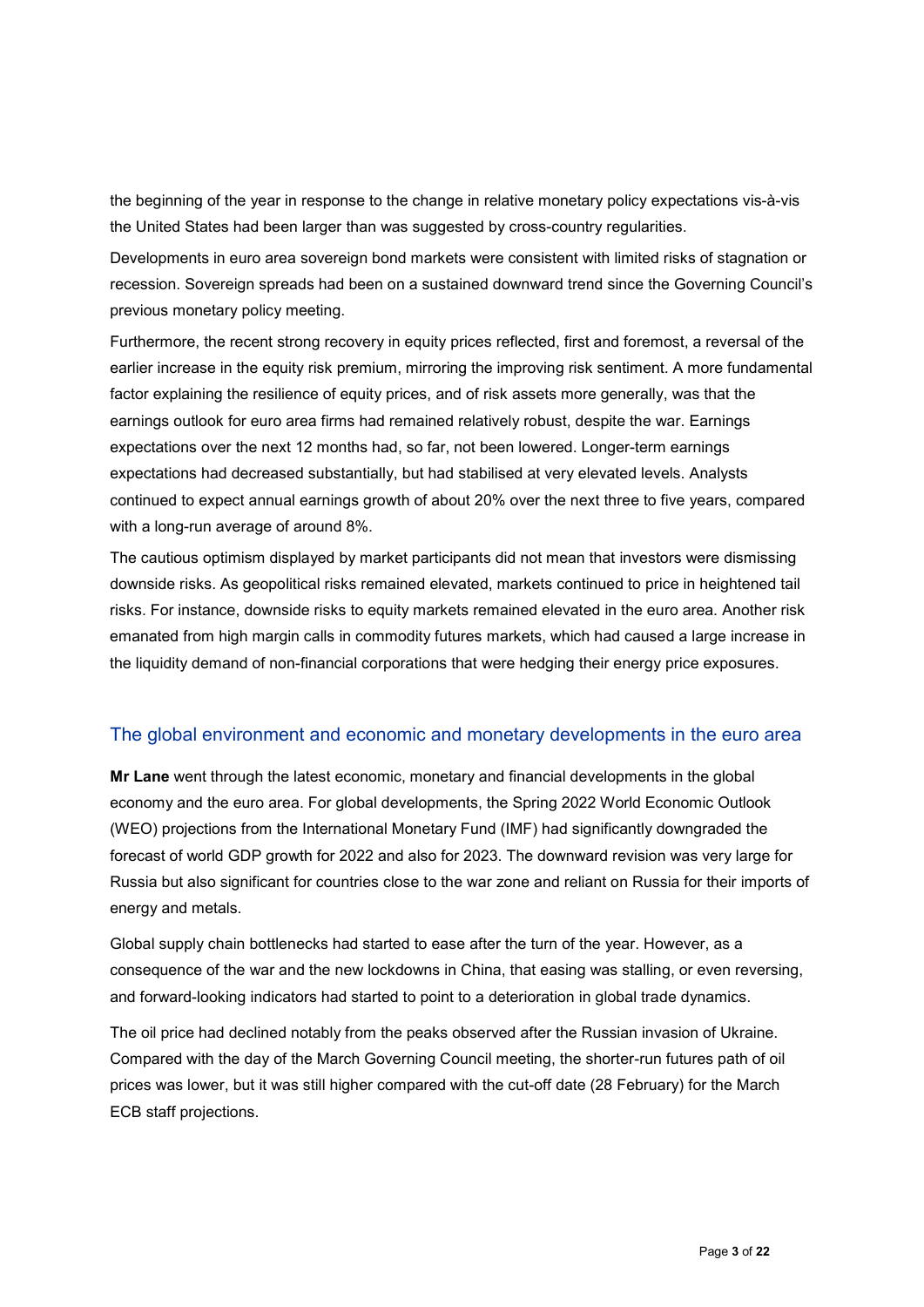There had been relatively minor movements in the euro effective exchange rate since the March Governing Council meeting. Taking a longer-term perspective, the euro exchange rate had largely returned to pre-pandemic levels both in effective terms and against the US dollar.

Turning to euro area activity, the Russian invasion of Ukraine had led to a spike in uncertainty, as indicated for example by the European Commission's uncertainty measure. The recent evolution of confidence indicators suggested a deterioration in the short-term outlook, owing to the rise in energy prices, the increased uncertainty and the new wave of supply disruptions generated by the war and the lockdowns in China. However, the outlook for the third quarter was still relatively positive, as a boost from tourism could be expected in the summer. Similarly, the assessment for the fourth quarter remained positive. So far, the assessment was that the war would lead to a temporary slowdown in growth, but not a persistent downgrade.

Looking at the components of domestic demand, private consumption was likely to have contracted in the first quarter, with a negative carry-over from the drop in retail sales in December 2021 and the further rise in energy prices hitting incomes. Pandemic restrictions had been lifted, but households had shown a strong negative reaction to the outbreak of the war, with consumer expectations plunging in March. In particular, household expectations regarding their own future financial situation – which generally were a good predictor of consumer spending – had deteriorated sharply.

With regard to business investment, the uncertainty shock was expected to be more harmful to investment than consumption. While investment spending plans would certainly be affected by heightened uncertainty, these plans could also be affected by the rise in energy costs. Historically, the data showed a negative relationship between production costs and the profit rate, so it should not be expected that higher costs would be fully passed through to consumer prices.

While trade data capturing the outbreak of the war were not yet available, the deficit on the energy and food trade balance had continued to deteriorate since the beginning of the year, as import prices for energy and goods continued to increase. This deterioration was partly compensated for by an improvement in the non-energy and non-food trade balance. The Purchasing Managers' Index for manufacturing export orders had fallen into contractionary territory in March owing to the war in Ukraine and lockdowns in China.

Looking at labour market developments, the unemployment rate continued to decline and the labour market participation rate continued to improve. Across sectors, employment in market services, including tourism, had not yet returned to its pre-pandemic level, while the public sector had been a key driver of job creation, with public sector employment standing about 3% above the pre-pandemic level at the end of 2021. However, in March 2022 household expectations regarding unemployment had increased visibly, albeit much less than at the start of the coronavirus (COVID-19) pandemic.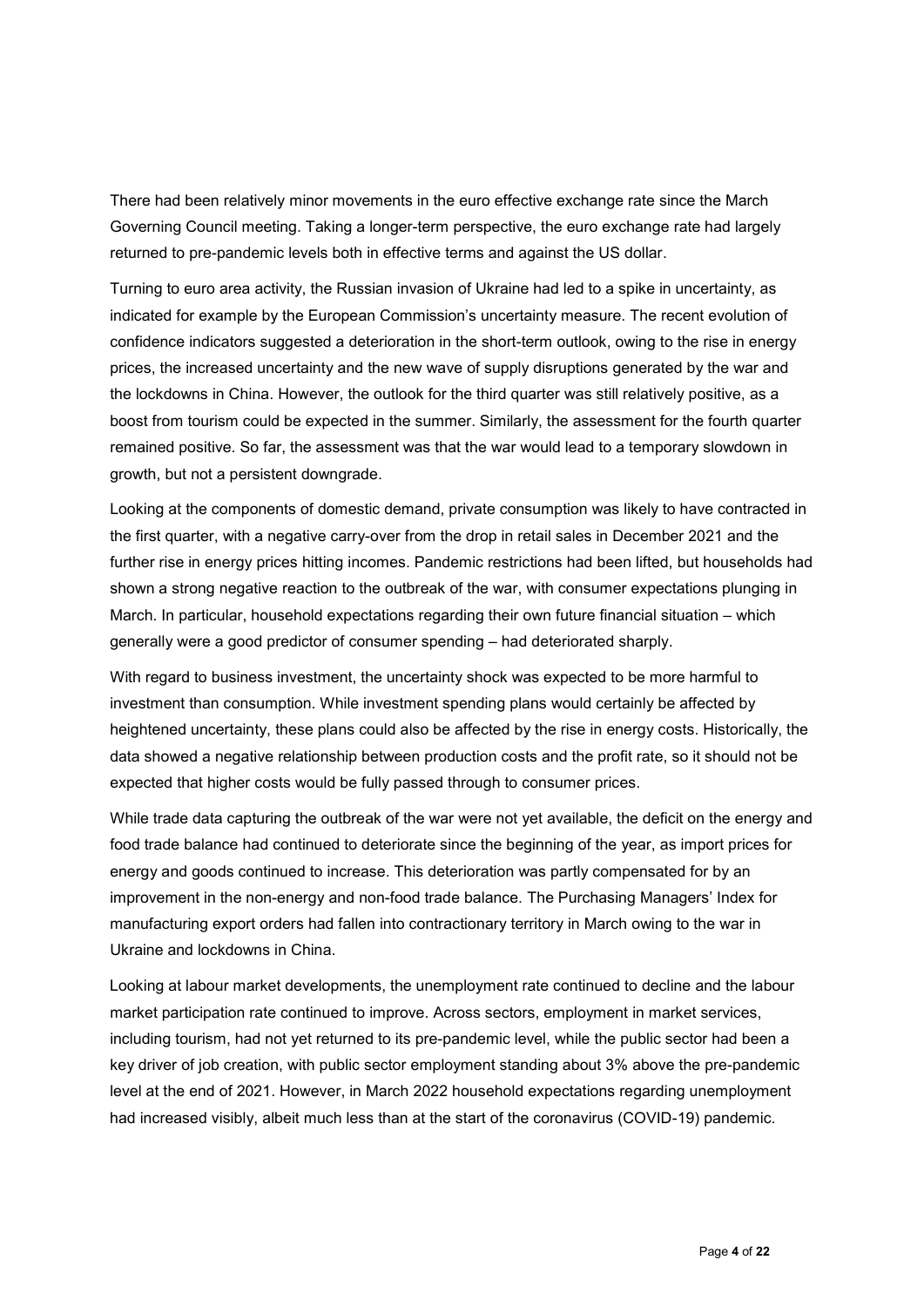One important factor cushioning the impact of the shock was fiscal policies. The bulk of the euro area measures addressed the hike in energy prices, but part of the new package of measures also increased spending on defence and refugees.

Turning to the latest inflation developments, headline inflation in the Harmonised Index of Consumer Prices (HICP) had hit a new high of 7.5% in March, up from 5.9% in February. By far the biggest contribution came from the energy component, with over 4 percentage points. The recent increase in energy inflation was very large and the reaction of the economy could be subject to non-linearities, as the response of the economy – in terms of both inflation and output dynamics – might not be proportional to its response to the usually much smaller fluctuations in energy prices.

Breaking down energy inflation, the fuel component, which historically accounted for the largest contribution, had been relatively stable. The recent big increases in energy inflation had instead been due to electricity and gas prices. Food inflation had also been on an upward trend since last summer and had reached 5.0% in March.

Goods inflation in March had stood about 2.5 percentage points above its longer-term mean. A significant contribution of about 1 percentage point of this increase was from the pass-through of higher energy costs and from supply bottlenecks. But there was also a significant part that could not simply be attributed to the broadening of the energy shock and the impact of ongoing bottlenecks. Indicators of pipeline pressures signalled that goods inflation, which had historically been very low, would remain high not just in 2022 but also well into 2023.

Services inflation had been going up, and a lot of this seemed to be in areas that were reopening. With the normalisation of travel and tourism, entertainment, restaurants and so on, services that had either cut prices or kept them low during the pandemic were now normalising prices or even increasing them by a larger margin.

A lot of the indicators of underlying inflation in the euro area – both exclusion-based and model-based – had stood well above 2% in February, and HICP inflation excluding energy and food had risen to 3% in March. However, it remained uncertain how persistent the rise in these indicators would be, given the role of temporary pandemic-related factors and the indirect effects of higher energy prices.

Regarding the wage outlook, growth in negotiated wages in the euro area had been gradually increasing but had remained moderate in recent months at less than 2%. Forward-looking information from wage agreements, which often spanned more than one year, supported the view that wage pressures would increase only gradually. Nominal wages were usually expected to be equal to the sum of productivity and consumer prices but could be well below that level in 2022, reflecting a decline in the labour share of income and the negative effects of high import prices on consumer prices.

Looking at inflation expectations, the April 2022 Survey of Professional Forecasters (SPF) showed that the distribution of individual responses had continued to shift to the right. The mode of the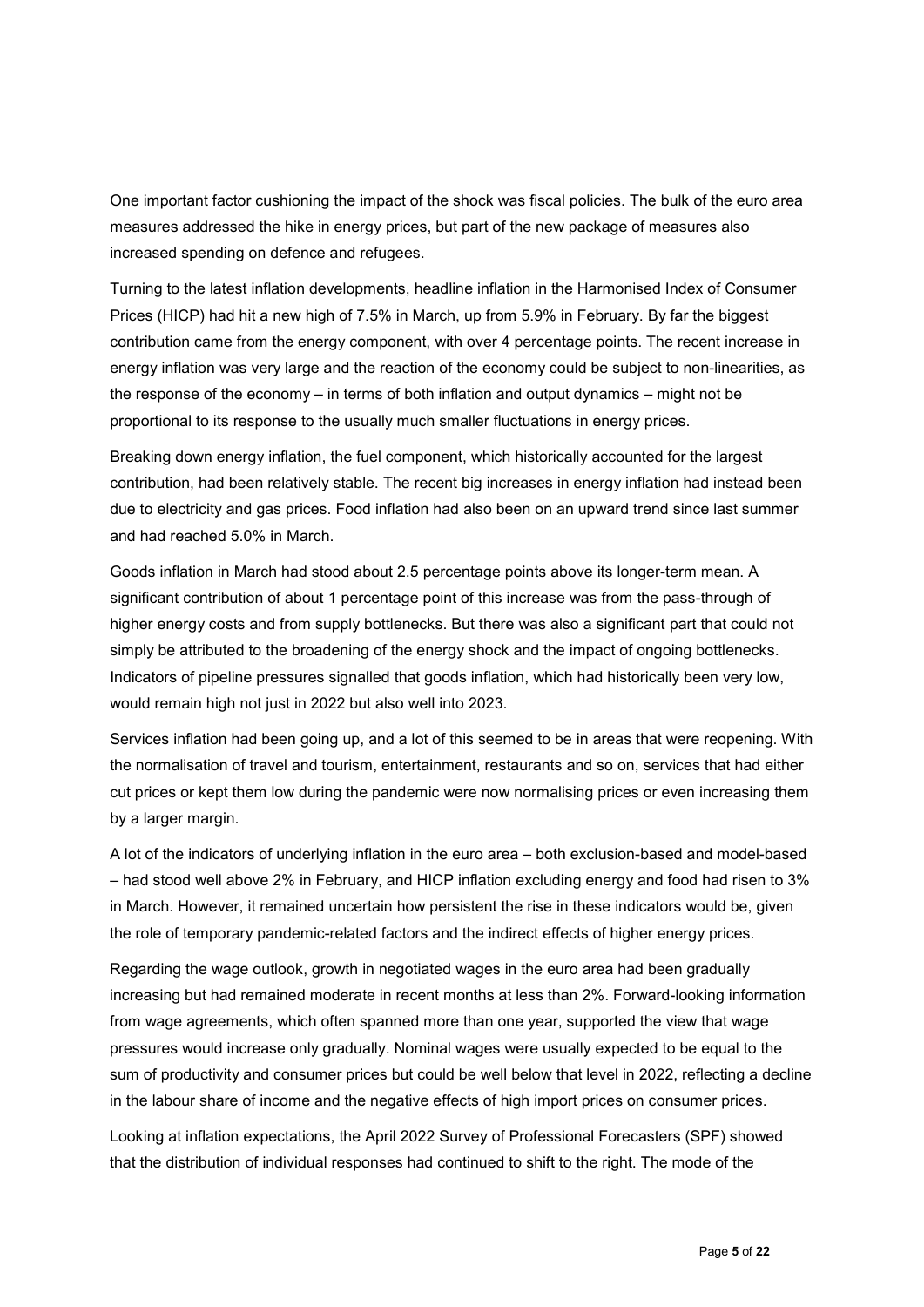distribution was still at 2%, after averaging well below 2% in the 2019-21 SPF rounds. Overall, longerterm inflation expectations (for 2026) reported in the SPF averaged 2.1%, which amounted to an upward revision from 2.0% in the previous round. In both the SPF and the SMA, inflation was expected to be above 2% in 2022 and was seen as very likely to be above 2% in 2023. But for 2024 there was basically an even chance that inflation would be above or below target. This overall scenario reflected a widespread view of inflation dynamics held by experts at a variety of institutions.

Regarding market-based indicators of inflation compensation, these had increased further in the euro area and the increases were particularly large at shorter horizons. For longer horizons, once these indicators were adjusted for risk premia, expectations were by and large around 2%.

Turning to financial and monetary developments, financial conditions were broadly unchanged. However, since the March Governing Council meeting the €STR forward curve had shifted up markedly over short and medium-term tenors, with a steep increase seen even when adjusting for risk premia. Comparing the current forward curve with the situation at the time of the December 2021 Governing Council meeting revealed that there had been a remarkable tightening of market rates that were relevant for pricing bank loans and for sovereign bonds.

Bank funding costs were increasing, driven by the rise in bank bond yields. However, the upward pressure on overall bank funding costs was limited because banks were relying on other funding sources. Interest rates on customer deposits, which accounted for almost half of bank liabilities, still hovered at historic lows, and the outstanding central bank funding continued to be at very favourable rates. Bank lending rates remained low and had so far been overall broadly shielded from the rise in market rates.

According to the latest bank lending survey for the euro area, banks had reported a continued net increase in loan demand from firms in the first quarter of 2022. Banks also reported a net tightening of credit standards on loans to firms in the same quarter, mainly owing to increased risk perceptions and decreased risk tolerance. Moreover, banks expected a considerably stronger net tightening in the second quarter. Banks had reported a net increase in households' loan demand in the first quarter of 2022.

### Monetary policy considerations and policy options

Summing up, Mr Lane stressed that the adverse economic impact of the Russian invasion of Ukraine combined several mechanisms. It was evident that the war and the associated uncertainty were weighing heavily on business and consumer confidence. In addition, just as the supply disruptions from the acute phase of the pandemic were easing, the war had created new bottlenecks, while a new set of pandemic measures in Asia was also contributing to supply chain problems. Some sectors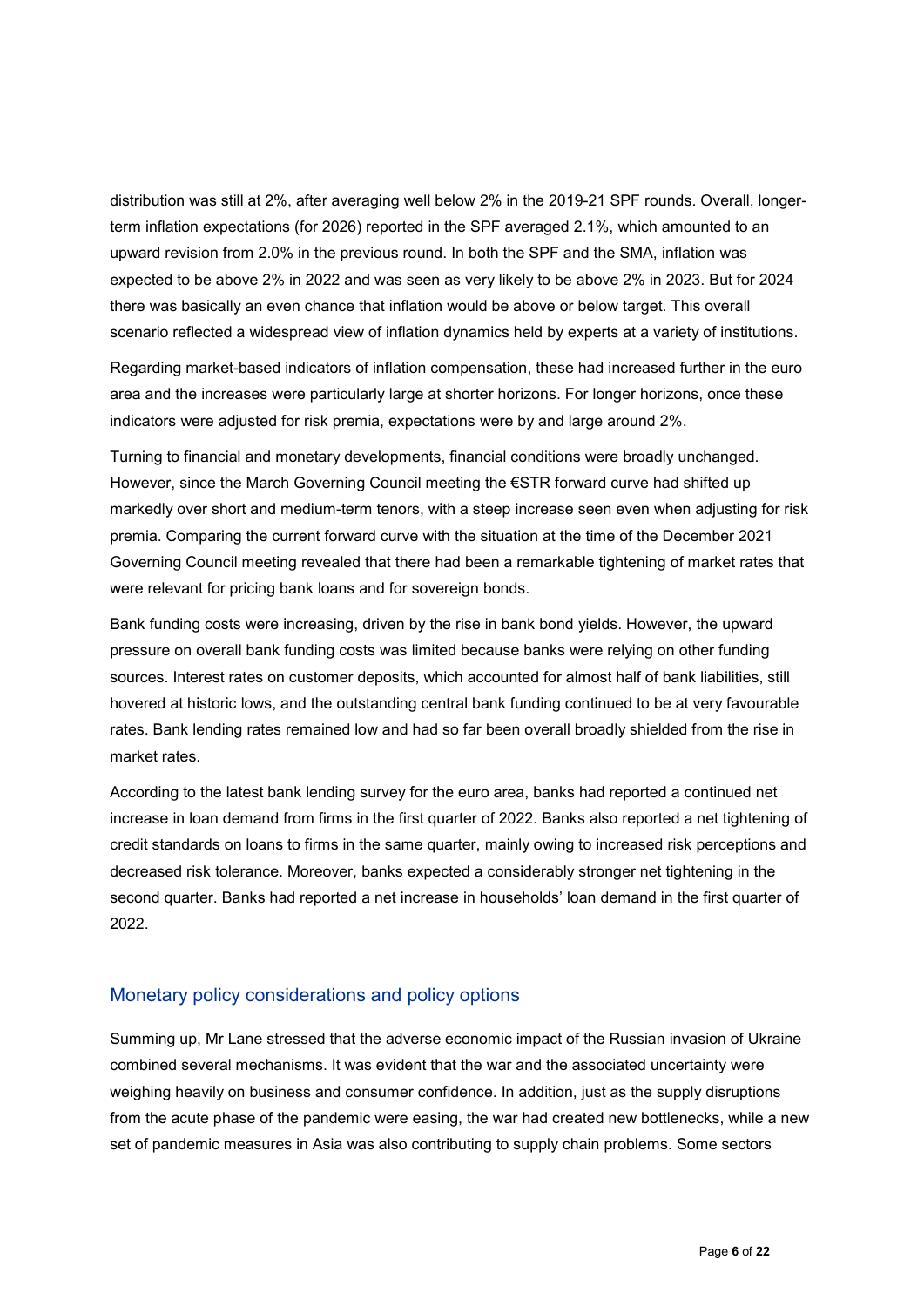faced growing difficulties in sourcing inputs, which was disrupting production. The further sharp rises in energy and commodity prices were increasing the production costs of firms and reducing the purchasing power of households. How the economy would develop was crucially dependent on the evolution of the conflict, on the impact of sanctions and on possible further measures. However, there were also offsetting factors, such as compensatory fiscal measures and the possibility for households to draw on savings accumulated during the pandemic. Moreover, the reopening of the sectors most affected by the pandemic and a strong labour market would continue to support incomes and spending. Furthermore, over time, the euro area would find alternative energy suppliers and adapt production technologies to become less dependent on fossil fuels.

Overall, the war in Ukraine had substantially increased the risks to the growth outlook, which were clearly skewed to the downside. While risks relating to the pandemic had declined, the war might have an even stronger effect on economic sentiment and could further worsen supply-side constraints. Persistently high energy costs, together with a loss of confidence, could drag down demand and restrain consumption and investment more than expected.

Inflation had increased to 7.5% in March, from an already revised 5.9% in February. Energy prices, which had been driven higher after the outbreak of the war and stood 45% above their level one year before, continued to be the main reason for the high rate of inflation. Market-based indicators suggested that energy prices would stay high in the near term but would moderate thereafter. Food prices had also increased sharply owing to elevated transportation and production costs, notably the higher price of fertilisers, which was also related to the war in Ukraine. Core inflation, as measured by the HICP excluding energy and food, had risen from 2.7% in February to 3.0% in March, with an increase in the sectoral inflation rate for both the non-energy industrial goods sector and the services sector.

Overall, the recent developments suggested that inflation rates would remain very high in the short term. The war had aggravated the uncertainty about future energy price developments and would influence the pace at which price pressures from global supply bottlenecks would subside. Measures of underlying inflation had increased to levels above 2% in recent months. It was uncertain how persistent the rise in these indicators would be, given the role of temporary pandemic-related factors and the indirect effects of higher energy prices. Long-lasting impairments to supply potential were also possible if energy prices persisted at elevated levels. While various measures of longer-term inflation expectations derived from financial markets and from expert surveys were largely around 2%, initial signs of above-target revisions in a number of indicators of inflation expectations warranted close monitoring.

Upside risks surrounding the inflation outlook had intensified, especially in the near term. If price pressures fed through into higher inflation expectations and higher than anticipated wage rises, or if supply-side conditions worsened more durably, inflation could turn out to be higher over the medium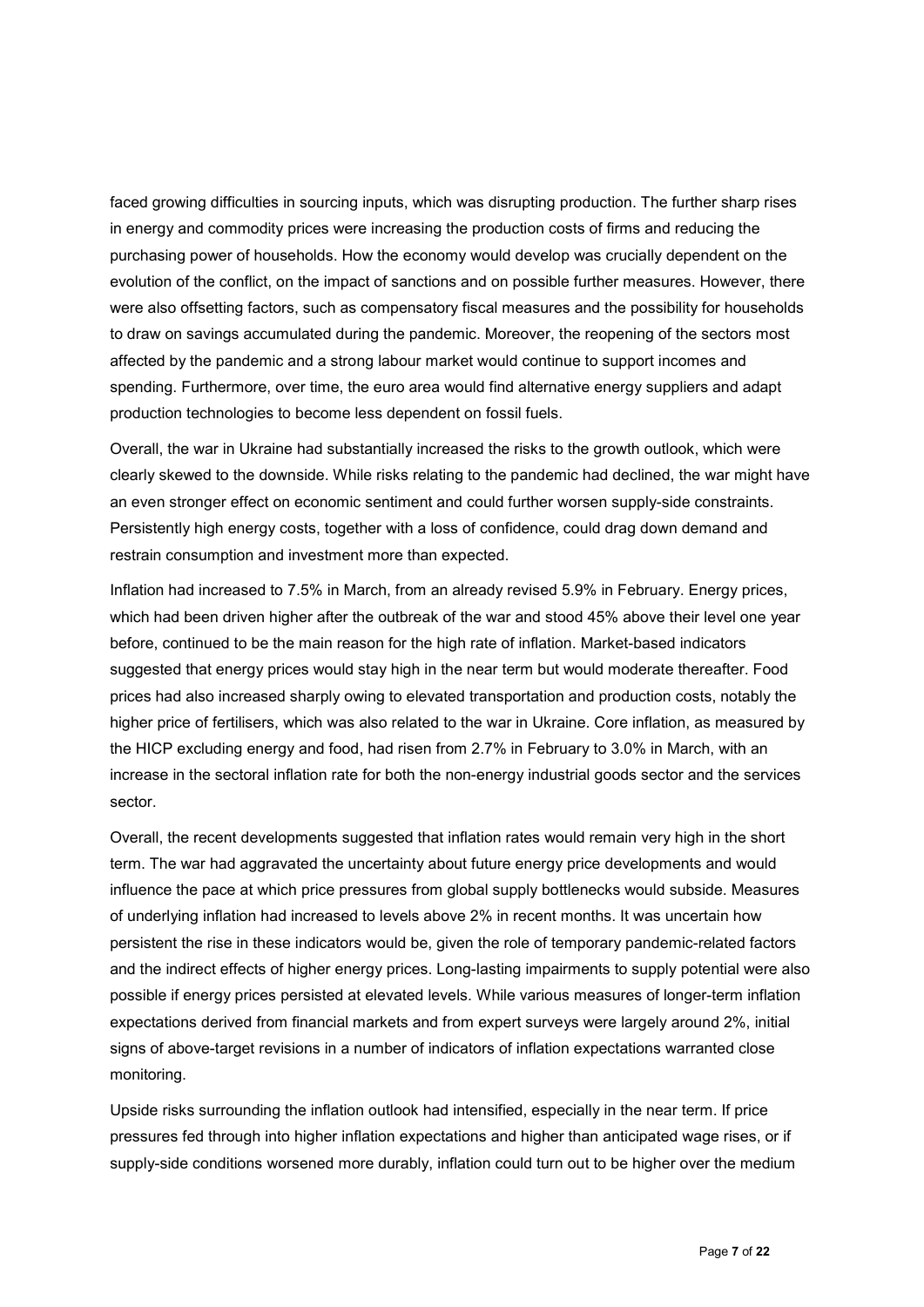term. However, if demand were to weaken over the medium term amid a persistent erosion of real incomes by high energy prices and the high cost of other goods and services, this could also ease pressures on prices.

Financial markets had been highly volatile since Russia invaded Ukraine. The upward shift in the riskfree curve had so far not triggered a wider repricing of credit risk. Neither had there been severe strains in money markets or liquidity shortages in the euro area banking system. However, since the Governing Council's March meeting market interest rates and bank funding costs had continued to increase. Bank lending rates for firms and households had so far remained broadly insulated from the increases in market rates, thanks to ample liquidity support, low deposit rates and the overall health of bank balance sheets. Lending to households was holding up, especially for house purchases, while the flow of loans to firms had stabilised. The most recent ECB bank lending survey reported that credit standards on loans to firms and on housing loans had tightened in the first quarter of the year, as lenders became more concerned about the risks facing their customers in an uncertain environment. Participants in the survey expected credit standards to tighten further in the coming months, as banks weighed the adverse economic impact of the war and higher energy prices.

Mr Lane stressed that the Governing Council should be very attentive to the current uncertainties and closely monitor the incoming data in relation to their implications for the medium-term inflation outlook. By the June monetary policy meeting there would be more information about the course of the war and its wider ramifications. This would allow the Governing council to assess more extensively the net impact on the economy and inflation dynamics.

At the same time, Mr Lane highlighted that the Governing Council could conclude that the data available since the 9-10 March meeting supported the expectation that net asset purchases under the asset purchase programme (APP) should be concluded in the third quarter. Looking ahead, monetary policy would depend on incoming data and on the evolving assessment of the outlook. In the current conditions of high uncertainty, there was a need to maintain optionality, gradualism and flexibility in the conduct of monetary policy. In particular, Mr Lane stressed that the Governing Council should state its readiness to adjust all of the instruments within its mandate, incorporating flexibility if warranted, to ensure that inflation stabilised at 2% over the medium term.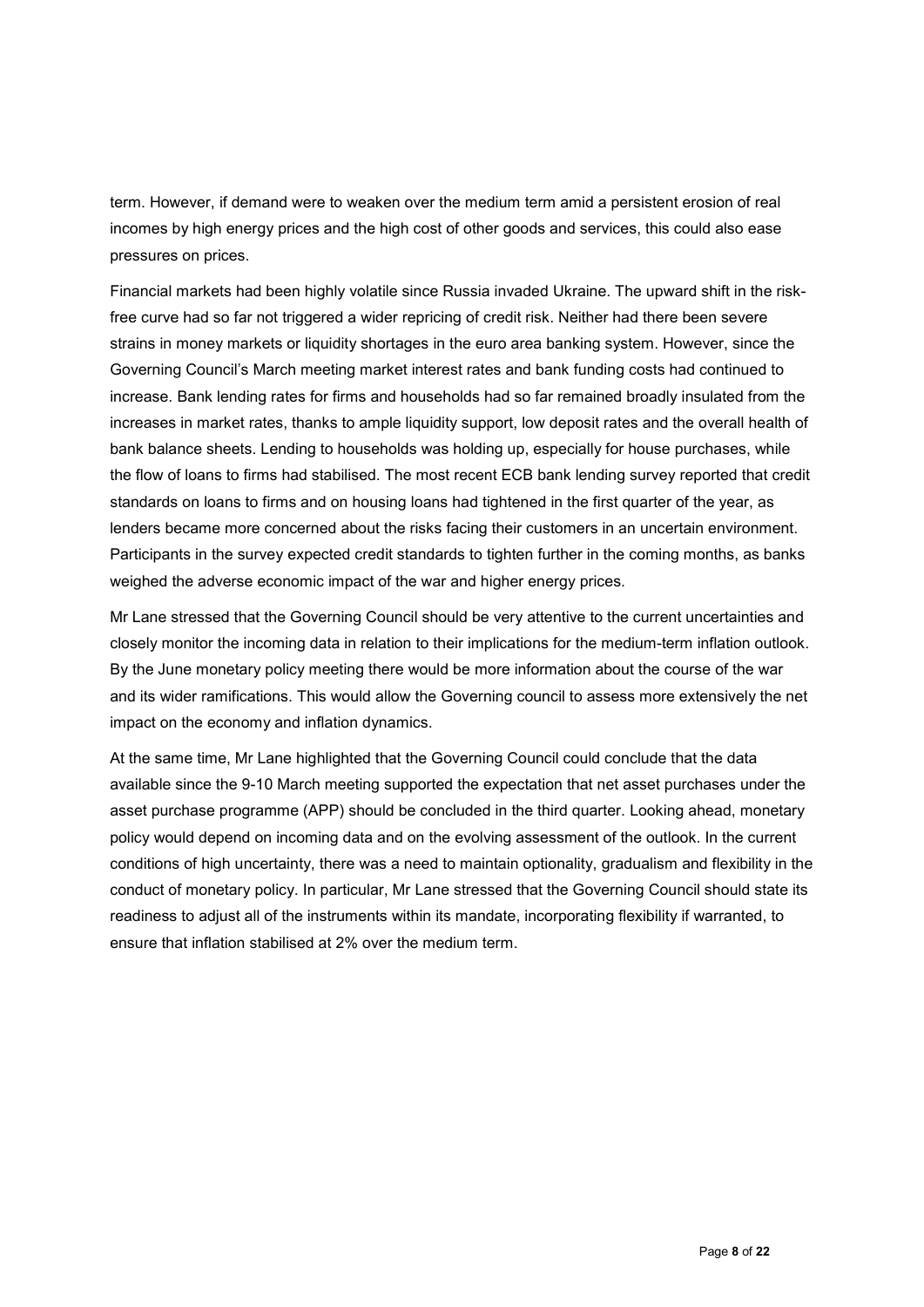# 2. Governing Council's discussion and monetary policy decisions

# Economic, monetary and financial analyses

With regard to the economic analysis, members broadly agreed with the assessment of the current economic situation in the euro area and the risks to the outlook provided by Mr Lane in his introduction. Russia's aggression towards Ukraine was affecting the economy, both in Europe and beyond. The conflict and the associated uncertainty were weighing heavily on the confidence of businesses and consumers. Trade disruptions were leading to new shortages of materials and inputs. Surging energy and commodity prices were reducing demand and holding back production. At the same time, economic activity was still being supported by the reopening of the economy after the crisis phase of the pandemic. Looking ahead, how the economy performed was crucially dependent on the evolution of the conflict, on the impact of sanctions and on possible further measures. Inflation had increased significantly and would remain high over the coming months, mainly because of the sharp rise in energy costs. Moreover, inflation pressures had intensified across many sectors.

As regards the external environment, members took note of the assessment provided by Mr Lane that Russia's war in Ukraine and a surge in COVID-19 infections in Asia – with the strict lockdown measures taken by the Chinese government to contain the virus – were clouding the global outlook, amid signs that strains in supply chains had started to increase again. Concern was also expressed about shortages of inputs produced in Russia and Ukraine leading to further strains. The impact of the war in Ukraine would depend on economic sanctions against Russia, which might be extended to oil and gas. This was likely to dampen global growth and raise energy prices further.

Turning to euro area developments, the economy had grown by 0.3% in the final quarter of 2021. It was estimated that growth had remained weak during the first quarter of 2022, owing largely to pandemic-related restrictions. Several factors pointed to slow growth also in the period ahead. The war was already weighing on the confidence of businesses and consumers, including through the uncertainty it brought. With energy and commodity prices rising sharply and the war creating new bottlenecks, households were facing a higher cost of living and firms were confronted with higher production costs. Some sectors faced growing difficulties in sourcing their inputs, which was disrupting production. However, there were also offsetting factors underpinning the ongoing recovery, such as compensatory fiscal measures and the possibility for households to draw on savings they had accumulated during the pandemic. Moreover, the reopening of those sectors most affected by the pandemic and a strong labour market with more people in jobs would continue to support incomes and spending. Fiscal and monetary policy support remained critical, especially in the present difficult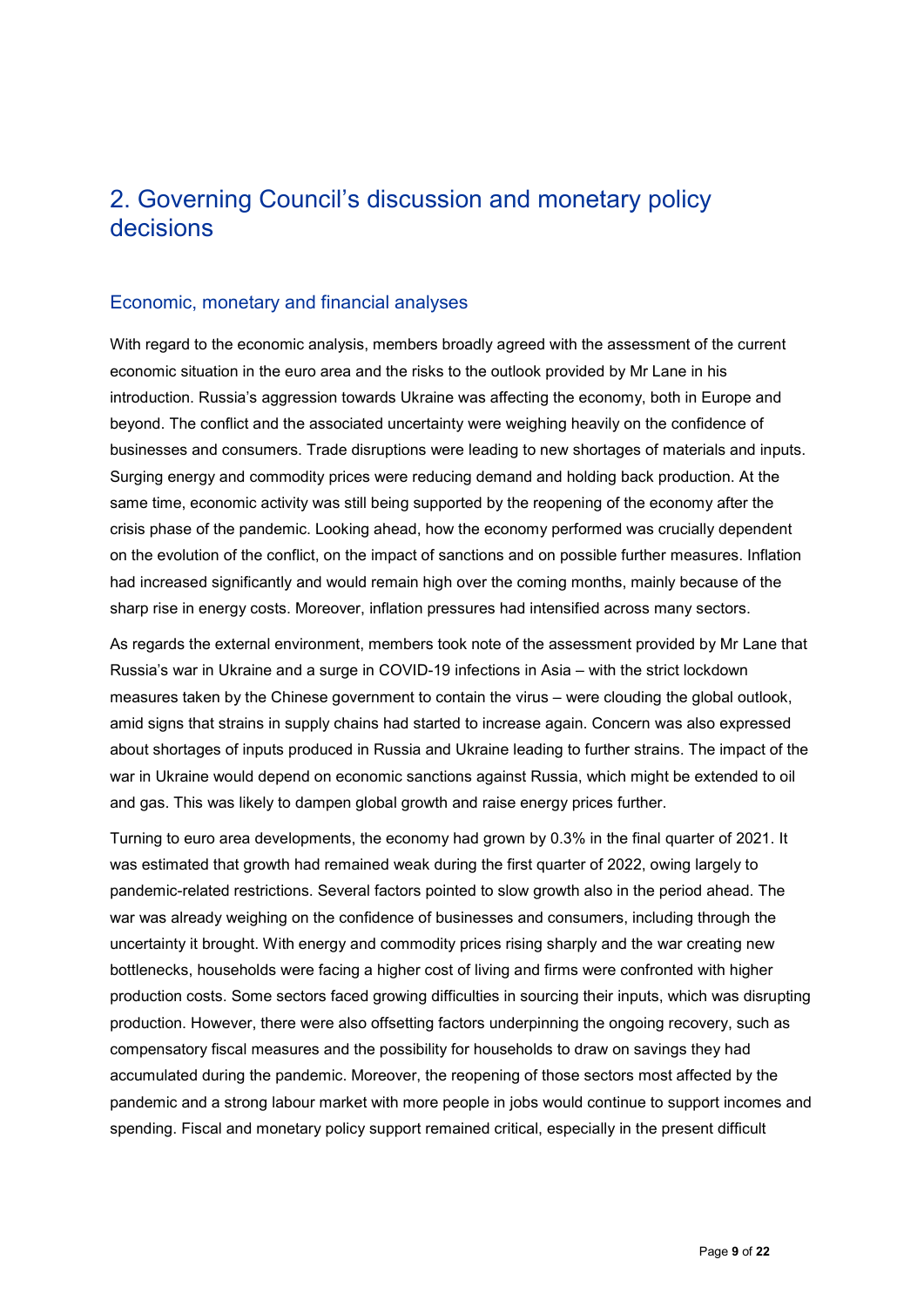geopolitical situation. In addition, the successful implementation of the investment and reform plans under the Next Generation EU programme would accelerate the energy and green transitions.

Members agreed with Mr Lane that heightened uncertainty was affecting the euro area outlook, along with the negative supply shock driven by the surge in energy and other commodity prices. Uncertainty had reached levels that made any assessment of the future course of the economy subject to very wide confidence bands. The energy shock was eroding real incomes severely. The terms-of-trade "tax" from higher energy prices had now risen to 3.5% of euro area GDP. This was expected to squeeze domestic demand, with fiscal measures mitigating the shock but unlikely to fully offset it. Forward-looking business confidence indicators had weakened substantially, in part owing to an intensification of supply chain disruptions. It was therefore argued that a technical recession in the coming quarters could not be ruled out.

At the same time, it was underlined that, overall, the incoming data suggested that the war would slow the recovery but not derail it, unless a less likely "tail" scenario materialised. This was also consistent with financial market developments since the previous Governing Council meeting. In the ECB's Corporate Telephone Survey (CTS), for example, many firms reported that the impact of the war was being felt primarily in terms of prices and costs, but not in terms of orders and production. While there were significant concerns about future activity, reflecting the high uncertainty, surveys suggested that the immediate impact of the war was more moderate. Recent private sector forecasts continued to predict real GDP growth of around 3% in 2022, with predictions for growth in 2023 largely unchanged from before the war. At this pace of growth, the economy would continue to absorb remaining slack. Finally, it was pointed out that high energy prices were already resulting in a drop in energy consumption, suggesting that the price elasticity of energy might be higher than assumed.

The reaction of household spending and saving propensity was considered a key element in the macroeconomic transmission of the Russia-Ukraine war shock. Indicators related to consumer behaviour were deteriorating and consumer confidence had fallen sharply in March. The expectation of weaker demand was spilling over into production and investment plans, with the result that business expectations had also declined sharply in March. The confidence shock to investment could be very substantial and fuelled by an accelerator mechanism, although uncertainty about the ultimate impact on growth remained exceptionally high at this stage. This effect could be aggravated by the impact of the high degree of uncertainty on household saving rates. Possibly renewed higher saving by households and reduced business investment could, in turn, weaken demand.

This came at a time when household spending capacity was directly affected by the drop in real incomes owing to higher inflation. In this context, it was remarked that the perceived drop in purchasing power, in addition to the actual drop owing to higher inflation, was also important in and of itself as a determinant of consumption decisions. This applied particularly to households in the lowest quintile of the income distribution. At the same time, it was recalled that the hit to real incomes owing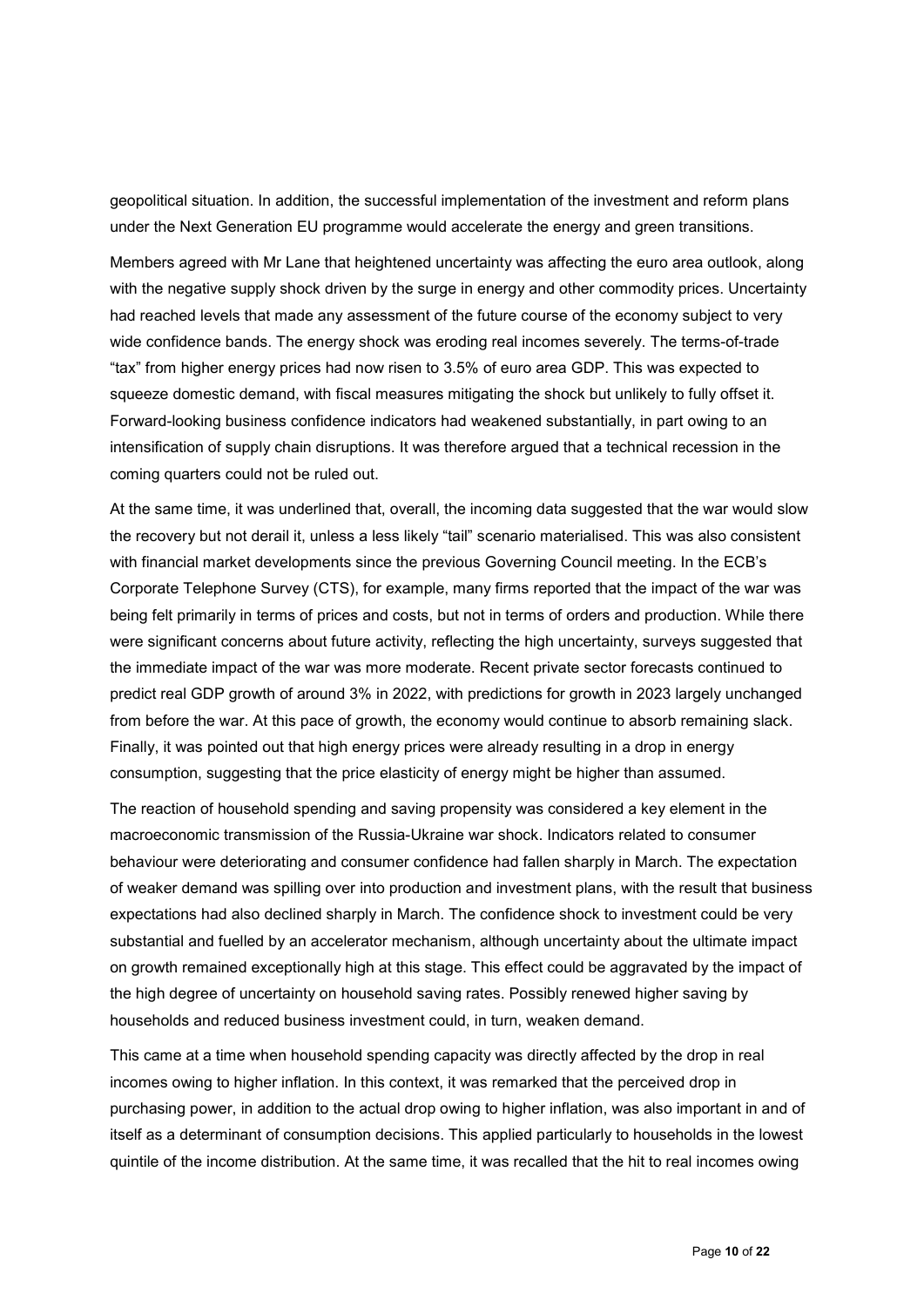to the rise in energy prices was being cushioned to some degree by fiscal measures at the national level, as well as by accumulated savings that still amounted to more than 12% of annual disposable income. Regarding the fiscal policy response to the Russia-Ukraine war, it was highlighted that government measures could soften the domestic impact of the war on the most affected segments of the population.

Positive news was seen to come from a fast-improving labour market, with unemployment falling to a historical low of 6.8% in February. The labour market continued to be very strong – even stronger than had been expected earlier – and the unemployment rate and the ratio of unemployed workers to job vacancies had fallen to record lows. Surveys suggested that firms' hiring plans remained unaffected by the war. It was pointed out, however, that while public sector employment stood clearly above its pre-pandemic level, employment in the private sector remained somewhat below, in particular when looking at hours worked. Together with workers' concerns about job security, this was likely contributing to moderate wage growth.

Against this background, members assessed the risks to the economic outlook as tilted to the downside. While risks relating to the pandemic had declined, the war in Ukraine might have a stronger effect on economic sentiment and could worsen supply-side constraints again. Persistently high energy costs, together with a loss of confidence, could drag down demand more than expected and constrain consumption and investment.

With regard to price developments, members concurred with the assessment presented by Mr Lane in his introduction. Inflation had increased to a new record high of 7.5% in March, from 5.9% in February. The rise in energy prices after the start of the war had reached an annual rate of 45%. Energy prices continued to be the main contributor to the high rate of inflation, with market-based measures suggesting that energy prices would remain high in the near term but then fall slightly. Nevertheless, price rises had become more widespread. Food prices had increased sharply. This was due to rising transportation and production costs, notably the higher price of fertilisers, which were in part related to the war in Ukraine. Supply bottlenecks, energy costs and the normalisation of demand as the economy reopened after the crisis phase of the pandemic continued to put upward pressure on prices. Measures of underlying inflation had risen to levels well above 2% in recent months. It was uncertain how persistent the rise in these indicators would be, given the role of temporary pandemic-related factors and the indirect effects of higher energy prices, but expected faster growth in wages should support underlying inflation as the economy returned to full capacity over time. While various measures of longer-term inflation expectations derived from financial markets and from expert surveys largely stood at around 2%, initial signs of above-target revisions to those measures warranted close monitoring.

Members noted that higher energy prices driven by the war in Ukraine had been the main, but not the only, reason why inflation in March had once again been higher than projected. The war was also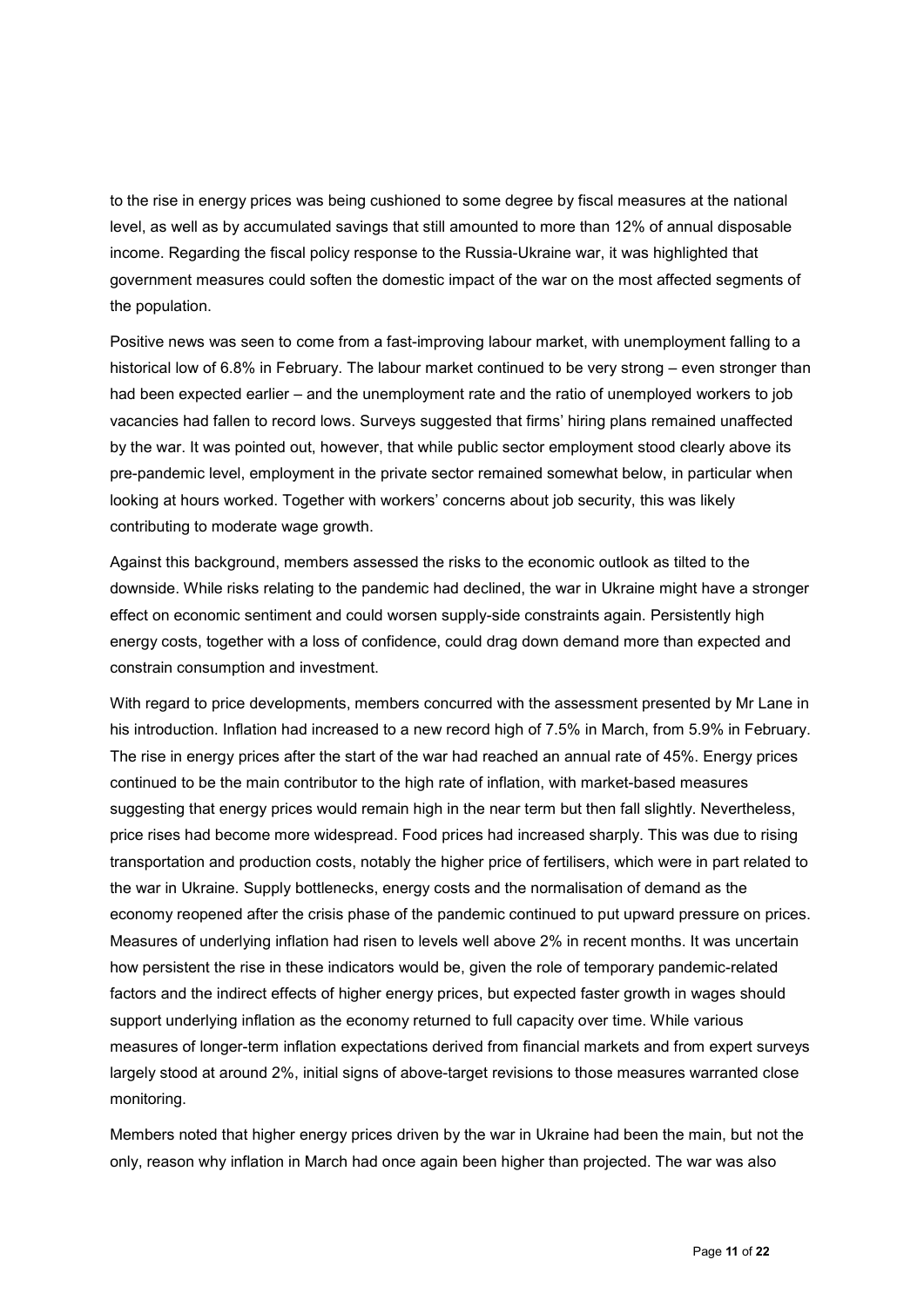putting a lot of upward pressure on global food prices, which was likely to push euro area consumer food prices up further in the future. In addition, high energy prices were now creeping into all sectors of the economy – affecting both manufacturing and services – and making inflation an increasingly widespread and persistent phenomenon. As a result, measures of underlying inflation had risen to levels significantly above 2% and it was now considered unlikely that inflation would return to the ECB's target in the near term. It was also judged to be relatively unlikely that the drag on private demand from the war would be severe enough to reduce inflation substantially over the medium term.

Even if the economic consequences of the war were greater than currently expected, there were a number of factors that would make inflation more persistent than projected at present. One was related to pipeline pressures. Euro area producer prices had increased by more than 30% in January – an all-time high. The war in Ukraine and the pandemic measures in China suggested that pipeline pressures and bottlenecks were likely to intensify further, affecting consumer prices over a relatively long period of time. Moreover, given the size of the energy shock, the pass-through to consumer prices was likely to be greater than in the past and, in an environment of higher inflation overall, consumers could be more willing to accept a stronger pass-through from costs to prices. A second factor related to wages. So far, only a small number of wage contracts had been renegotiated since inflation started to surge. But there could be little doubt that workers would eventually ask for compensation for the loss in real income. And a third factor related to structural upward pressures on inflation. The war had increased the prospects of a further acceleration in the green transition. This could exacerbate supply and demand imbalances in many commodity markets where the prices of many metals were already at record highs. In addition, European governments were trying to actively limit their dependency on global value chains in areas of strategic importance. This could be expected to accelerate "reshoring" efforts, loosening the brake of globalisation on wages and inflation.

At the same time, it was argued that given the further rise in energy costs owing to the war in Ukraine it was unsurprising that the March inflation figures had been higher than earlier projections. However, stronger energy price pressures in the short term were not inconsistent with lower inflation in the medium term if the lagged effects of weaker demand outweighed the supply effect of the shock. The issue was rather how fast inflation, which was still rising, would decline towards 2%. In addition, it was pointed out that the current increase in inflation was due to global factors: oil and commodity prices, supply bottlenecks and the war in Ukraine. Unlike in the United States, domestic demand in the euro area was still below its potential. This meant that drivers of domestic price pressures, such as wages, employment and medium-term inflation expectations, were not inconsistent overall with the ECB's price stability objective. With respect to pipeline price pressures, it was argued that these were mostly affecting annual inflation rates one year ahead and were to some extent distorted by the impact of the pandemic and supply chain disruptions, which should in principle be transitory. What was not clear was the extent to which pipeline pressures could fuel a phase of higher inflation lasting into the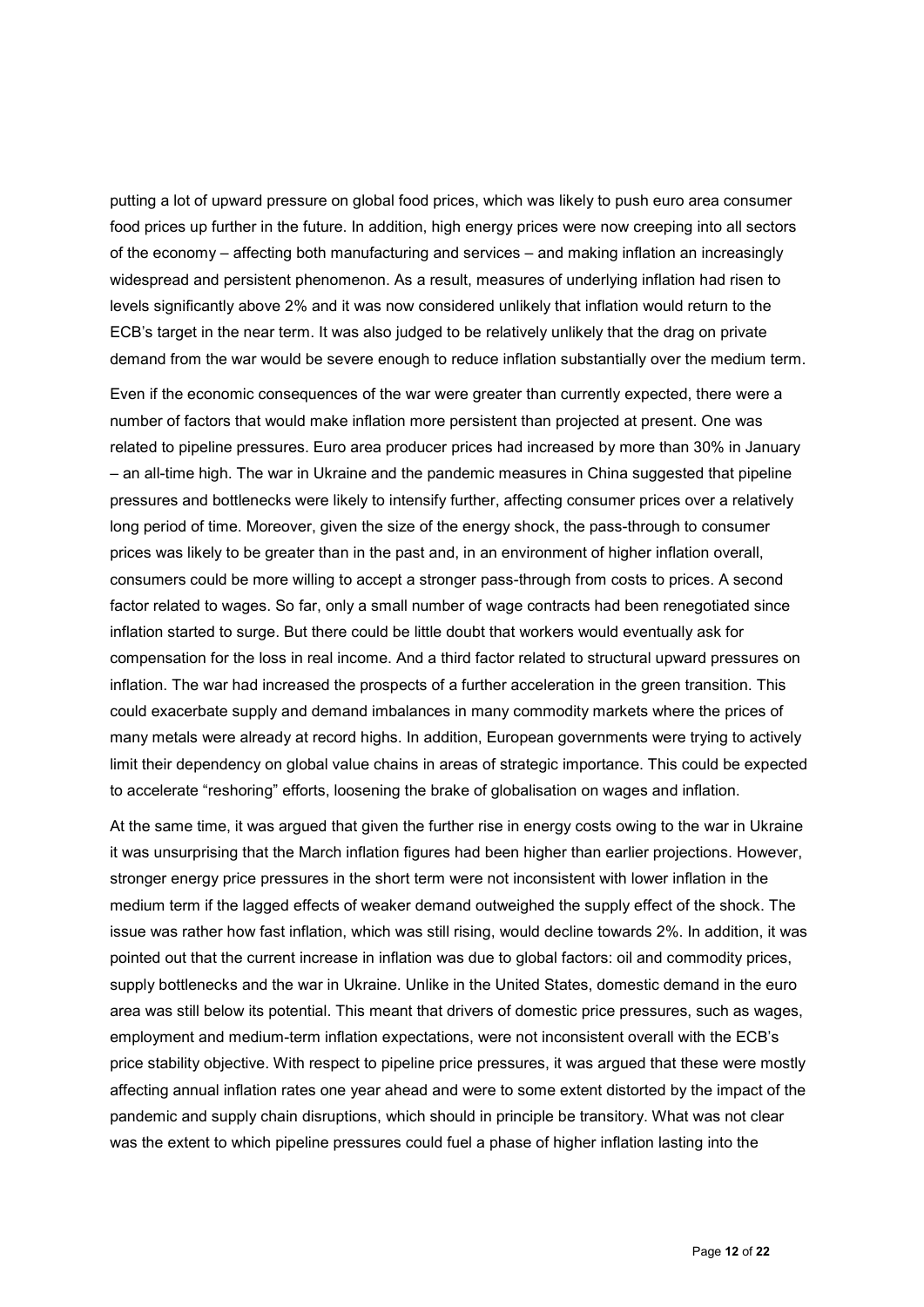medium term. It was also pointed out that energy prices appeared to be already below their peaks of this year and inflation in the coming months could already reflect substantial negative base effects.

Members pointed out that it was hard to imagine sustained higher inflation without an increase in wage pressures. While developments in negotiated wages at the euro area level were expected to remain moderate this year, with wage agreements somewhere between 1.5% and 2.5%, evidence from different countries pointed to some heterogeneity. Furthermore, moderate wage demands were to be expected in the current uncertain environment, with workers increasingly concerned about job security.

However, the usefulness of hard data on wages for gauging future inflation pressures was called into question, given that wages reacted with a substantial lag to price increases. It was therefore suggested that it was just a matter of time before wage growth caught up, in view of the large and persistent overshoot of the inflation target. The CTS also suggested that pressures for larger wage increases were building up. Moreover, the picture for the wage outlook could change very quickly, as unemployment was at record low levels, strengthening the bargaining position of employees. While only a few euro area countries had formal wage indexation clauses, as one factor explaining higher wage growth than the euro area average, the situation could change over time and there were other mechanisms for restoring lost purchasing power.

Overall, there was broad consensus that stubbornly high, and higher than expected, inflation increased the risk of second-round effects arising through wage costs. However, views differed on the extent to which such risks were likely to materialise. On the one hand, it was argued that, given the usual time lags, second-round effects would not necessarily result in higher wage growth in the current year. They were more likely to push wage growth up later in 2023. Waiting for wage growth to accelerate before forming a view on future inflation developments would therefore be misguided, as the upside risk to inflation would then already be materialising and the resulting wage-price spiral would be hard to stop. On the other hand, it was argued that second-round effects on wages would require a structural change in the labour market, and specifically in the structural parameters of the wage Phillips curve, which represented the relationship between wage growth and unemployment. The currently estimated parameters suggested only a very low pass-through from price changes to wages. As there was so far little evidence of structural changes taking place in the labour market, second-round effects through wages were unlikely at the current juncture.

As regards longer-term inflation expectations, members took note of the assessments provided by Ms Schnabel and Mr Lane of the latest developments in market-based measures of inflation compensation and survey-based indicators. It was argued that there were increasing signs that the current high inflation was becoming entrenched in expectations, with a number of indicators of longerterm inflation expectations at least starting to become unanchored from ethe ECB's inflation target. In the financial markets, medium and long-term inflation-linked swap rates were now above 2%, even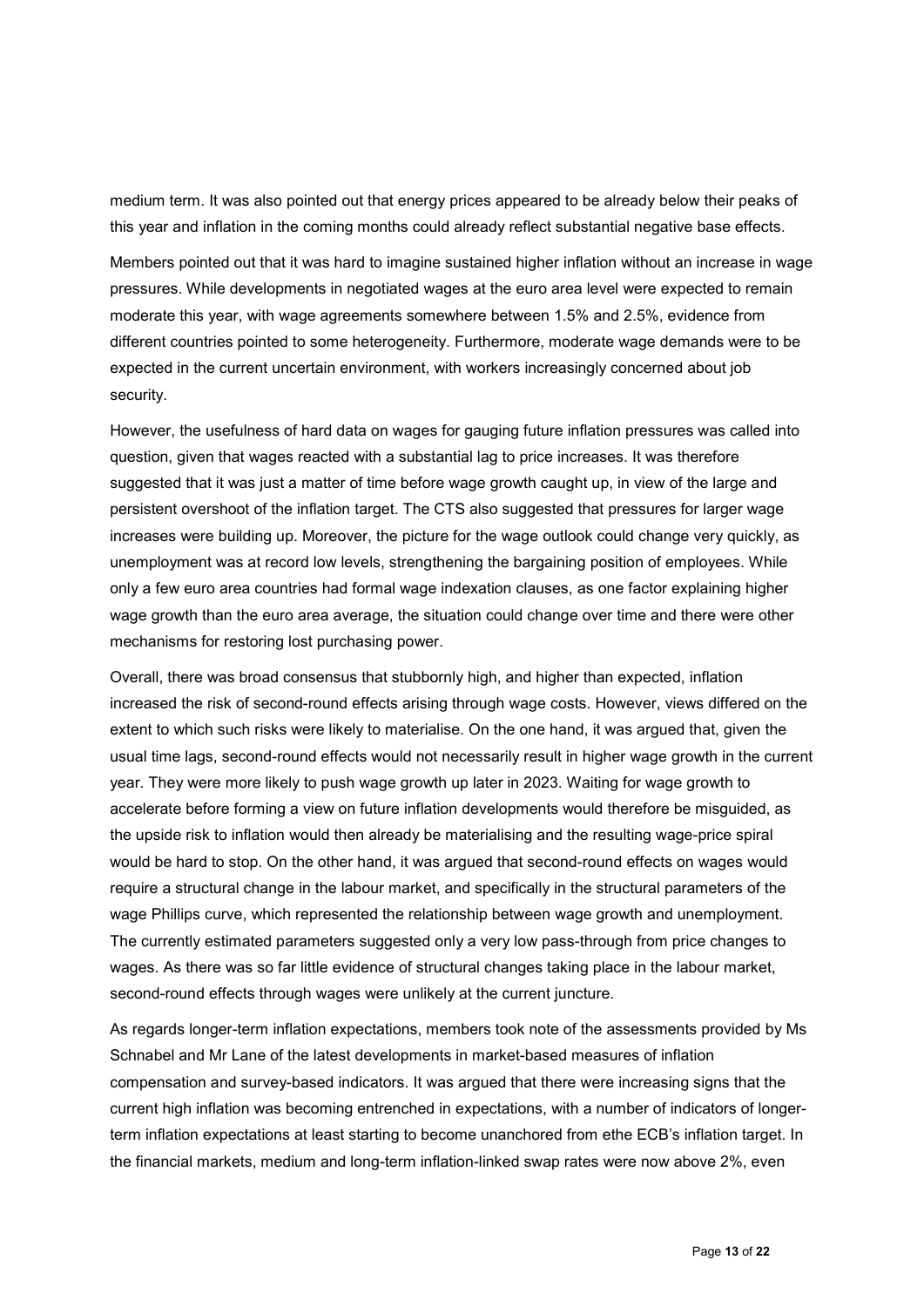though this was partly due to the risk premia reflected in the rates. Moreover, rising premia implied that investors were demanding insurance against the risk of inflation being above 2%. Private sector forecasts, such as those covered by the SPF, were also moving above 2%. Preliminary evidence from the Survey on the Access to Finance of Enterprises (SAFE) suggested that inflation expectations had become an important factor in determining companies' future selling prices. Early results from the Consumer Expectations Survey (CES) showed that households' inflation expectations three years ahead had increased significantly. It was consequently argued that there were some indications of longer-term inflation expectations starting to move away from the target.

However, it was also underlined that, in general, financial market indicators of longer-term inflation expectations were around 2%, which was broadly consistent with the ECB's 2% medium-term target, given that risk premia had to be subtracted from the market swap rates. This did not suggest signs of inflation expectations becoming unanchored. Moreover, against the backdrop of the current large inflation shock, it was regarded as normal that the inflation expectations of households and firms should temporarily rise somewhat. The fact that inflation expectations had increased so little in response to very high inflation rates, despite the fact that households and firms typically adapt their expectations to recent developments, could actually be seen as a sign of the credibility of the ECB's policy. This muted reaction of inflation expectations was very different from what had happened following the oil shock in the 1970s.

Overall, there was wide agreement that while various measures of longer-term inflation expectations derived from financial markets and from expert surveys largely stood at around 2%, initial signs of above-target revisions to those measures warranted close monitoring.

Against this background, members assessed the upside risks surrounding the inflation outlook to have intensified, especially in the near term. The risks to the medium-term inflation outlook included abovetarget moves in inflation expectations, higher than anticipated wage rises and a durable worsening of supply-side conditions. However, if demand were to weaken over the medium term, it would lower pressure on prices.

Turning to the monetary and financial analysis, members widely concurred with the assessments provided by Ms Schnabel and Mr Lane in their introductions. Nominal long-term interest rates had been gradually rising, mainly owing to higher inflation compensation, while real long-term interest rates had remained below the levels observed before Russia's invasion of Ukraine. Short-term nominal interest rates had been rising on expectations of a normalisation of the Governing Council's monetary policy stance, but also reflected to some extent a tighter monetary policy in the United States. The question was therefore raised as to whether the anticipation of further rate increases would lead to a shift in the timing of consumption and investment by households and firms. It was noted that, in view of the Governing Council's recent decisions, the dynamics observed in financial markets so far had to be considered benign. The pace of policy normalisation as expected by market participants appeared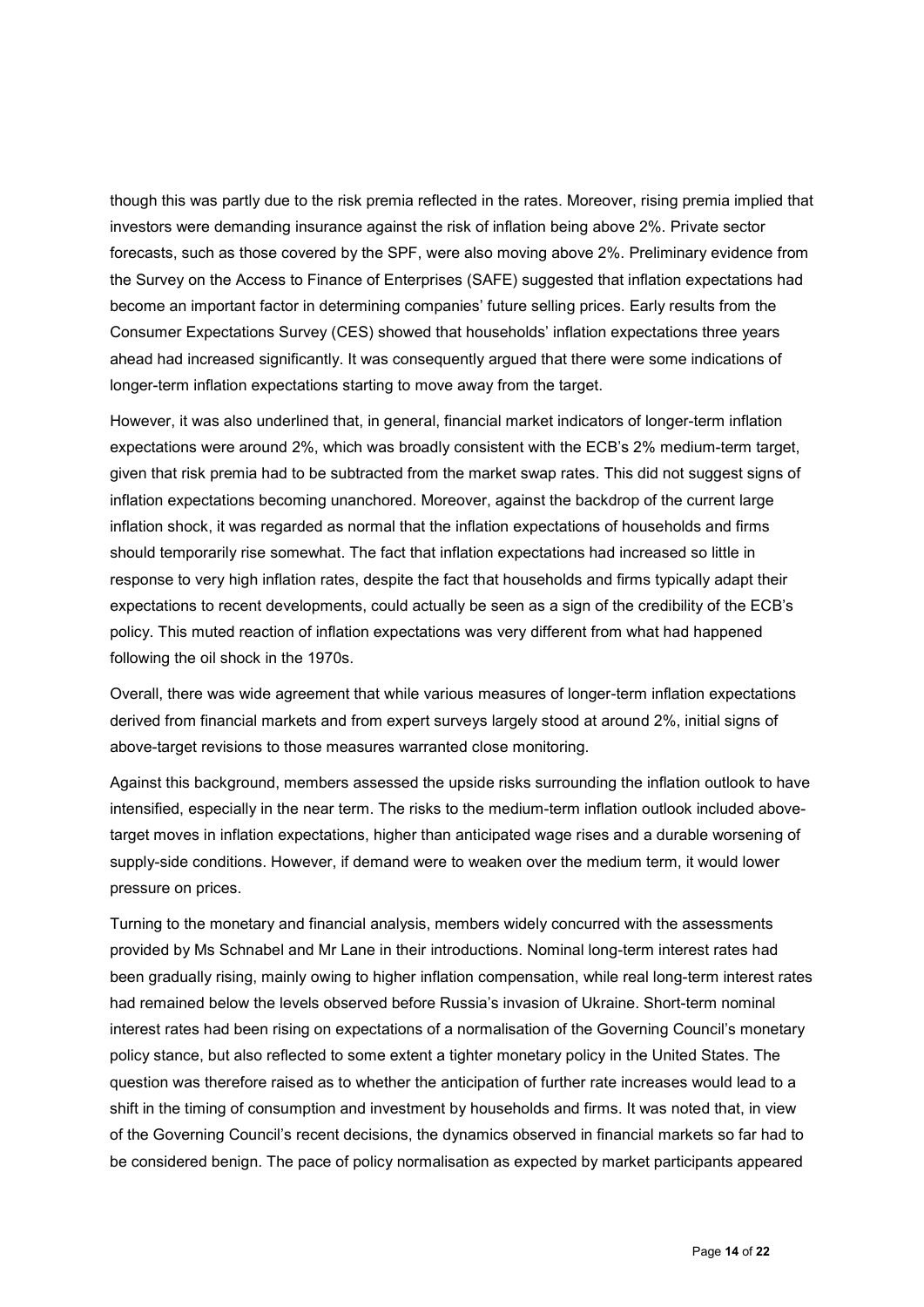gradual from a historical perspective, while interest rate spreads between sovereign and risk-free rates had remained contained. This was in part seen as testimony to the efforts to strengthen the euro area banking and financial system, which was much more robust than it had been a decade ago. Overall, financing conditions were assessed as favourable, with real rates remaining in negative territory and at historical lows.

It was remarked that the euro exchange rate had stabilised, although its future dynamics would depend on the relative monetary policy stances in the euro area and the United States. The argument was made that smaller interest rate differentials would strengthen the euro, directly lowering the import cost of commodities priced in US dollars. This would counter inflationary pressures, while it could also exert a negative effect on economic activity.

According to the most recent euro area bank lending survey, a further tightening of credit standards on loans to firms and on housing loans had to be expected in the coming months. This was likely to dampen lending growth and could give rise to tensions in credit supply. It was highlighted that banks' funding costs were increasing. If banks also tightened their lending standards as the survey suggested, this could translate into a higher cost of bank borrowing for the private sector. Indeed, mortgage rates offered by non-bank lenders had risen noticeably in a few jurisdictions, leading to a tightening of financing conditions even before any change in the ECB policy rates. However, it was also pointed out that bank lending rates for firms and households had so far remained broadly insulated from the increases in market rates, and credit conditions did not currently signal lending constraints for the non-financial sector. Furthermore, it was cautioned that the more restrictive stance reported in the bank lending survey might in part represent a normalisation after a period of very favourable conditions.

#### Monetary policy stance and policy considerations

Turning to the assessment of the monetary policy stance, members widely expressed concern over the high inflation numbers, which had become a major issue for households and businesses. Both headline and underlying inflation were at historically high levels, with price pressures extending well beyond energy. If owner-occupied housing costs had been included in the HICP, underlying inflation would have been even higher, by 0.7 percentage points, in the fourth quarter of 2021. It was noted that various indicators of longer-term inflation expectations had been creeping up, with an increased risk of inflation expectations becoming unanchored from the target. At the same time, it was also argued that developments in market-based indicators of longer-term inflation expectations could still generally be interpreted as positive, suggesting it was more likely than a few months earlier that the Governing Council's 2% inflation target would be met on a sustained basis.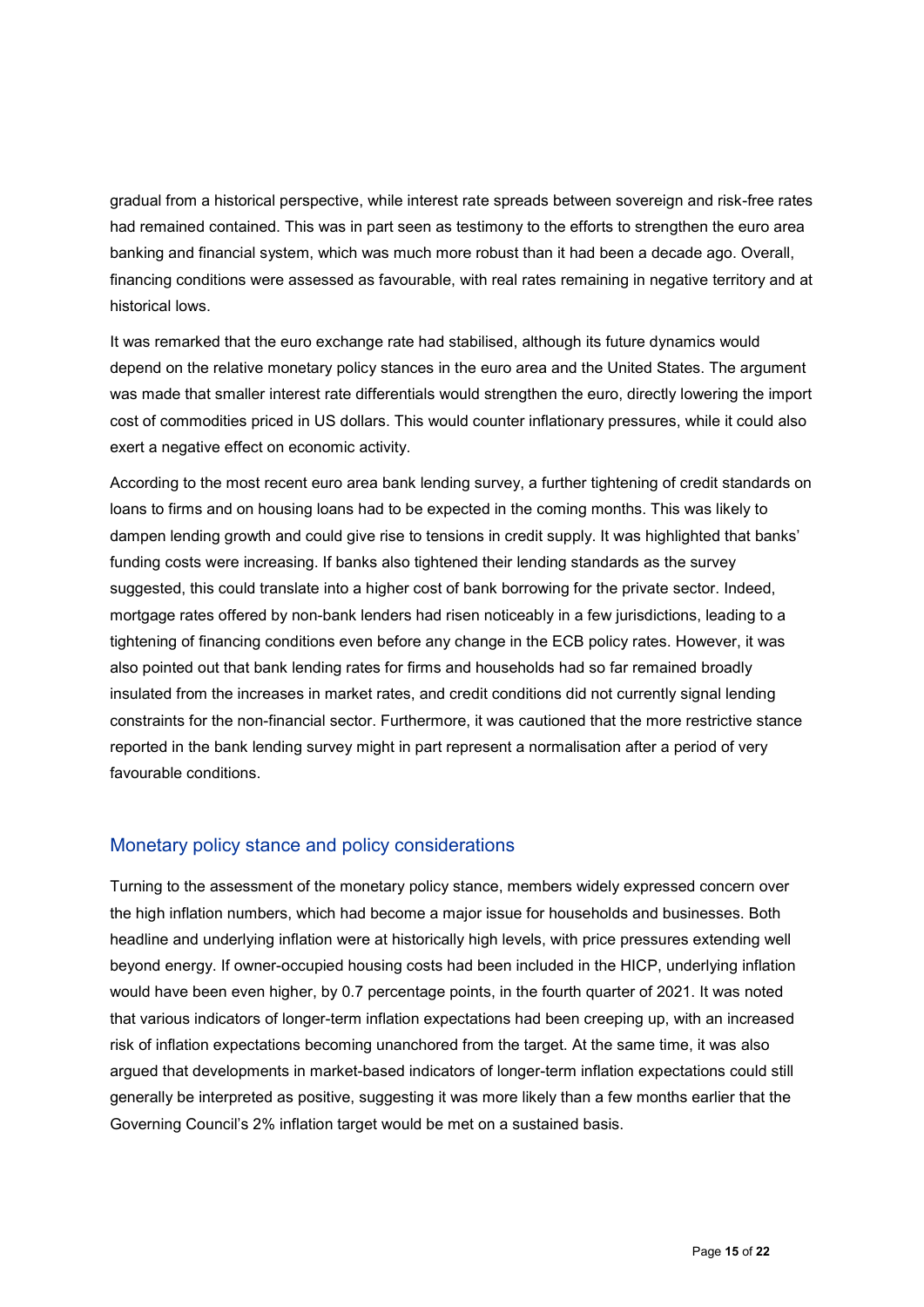Against this background some members viewed it as important to act without undue delay in order to demonstrate the Governing Council's determination to achieve price stability in the medium term. Such action was deemed necessary to prevent the temporary bout of higher inflation from becoming entrenched and to prevent inflation expectations from rising further from the Governing Council's target, which would make it significantly more costly to bring inflation back to the target. These members judged that the highly accommodative monetary policy stance, which had been appropriate when inflation expectations risked becoming unanchored to the downside, was no longer consistent with the inflation outlook, which was characterised by high inflation levels and increasing inflation expectations. At present monetary policy was still contributing to stimulating the economy as real interest rates remained in deep negative territory.

Past projection errors, for both headline and underlying inflation, were contributing to these concerns. Many of the upside risks to the inflation outlook that the Governing Council had already discussed last summer had materialised even before the war started. These included more persistent supply and demand imbalances, and the fact that the futures curve on which the energy price assumptions were based might not be a good predictor of future energy price pressures.

Other members argued, however, that adjusting the monetary policy stance too aggressively could prove counterproductive, as it would lower growth while inflation remained elevated because monetary policy was unable to address the immediate causes of high inflation. The sequence of measures decided by the Governing Council at previous meetings to normalise the monetary policy stance were recalled. These measures included the decrease in net asset purchases; the phasing-out of the pandemic emergency purchase programme (PEPP), of the pandemic emergency longer-term refinancing operations (PELTROs) and of the special interest rate on the targeted longer-term refinancing operations (TLTROs); and the communication of the expected end of the APP in the third quarter of 2022. It was highlighted that the ongoing normalisation was visible in market interest rates and could be expected to weigh on the economy in the coming quarters. However, the view was also expressed that real rates remained exceptionally low and the dampening of aggregate demand as a result of higher nominal rates would be insufficient to bring inflation back to 2% in the medium term without a further adjustment of the monetary policy stance.

### Monetary policy decisions and communication

All in all, members widely shared the view that the gradual normalisation of the monetary policy stance, which the Governing Council had started at its December meeting, should be continued and had to be adjusted to the medium-term inflation outlook, which had changed since that time. Given the Governing Council's current assessment of the medium-term inflation outlook and the highly accommodative monetary policy stance, there was broad agreement that the Governing Council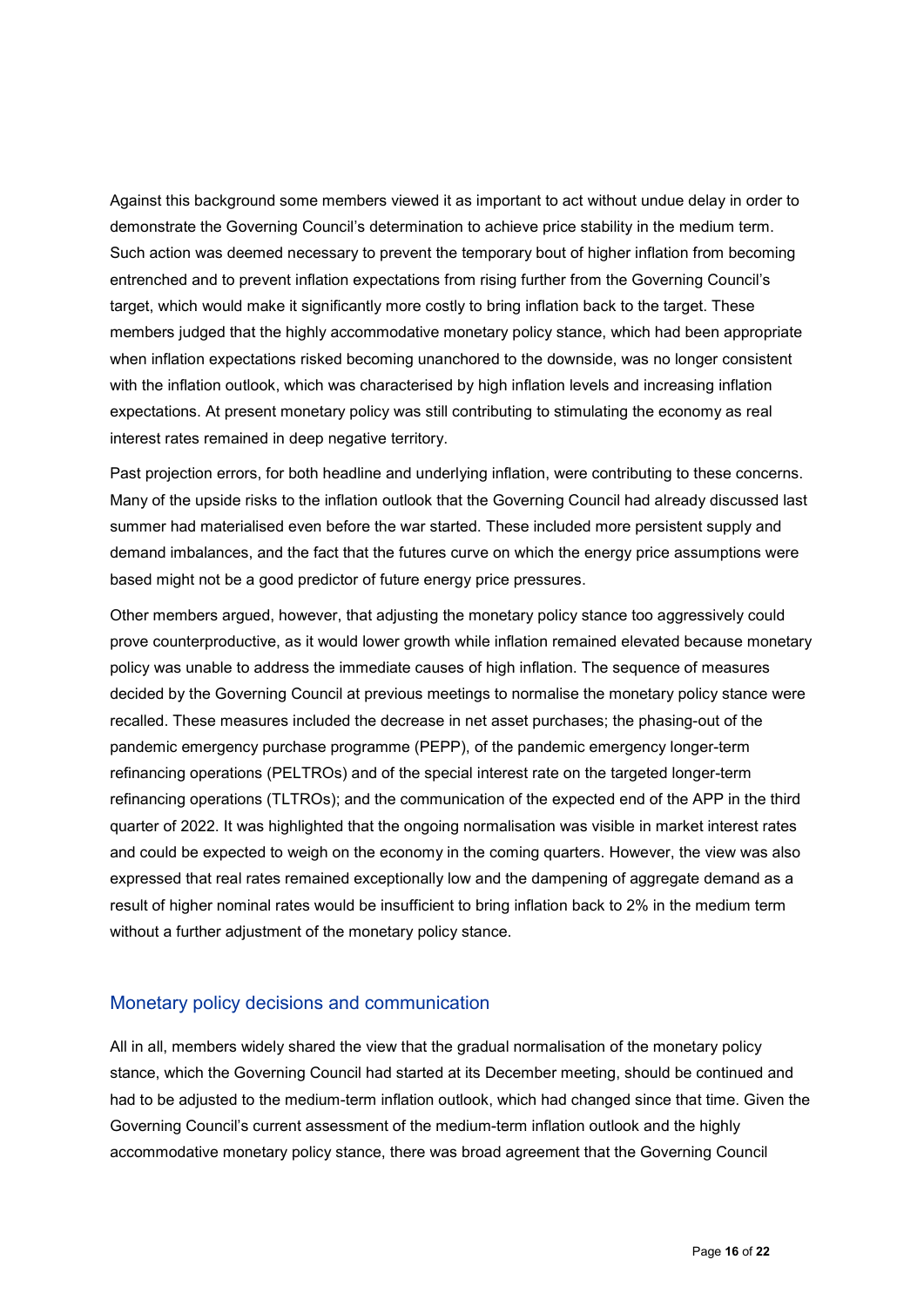should express its judgement that the data received since the last meeting reinforced its expectation that net asset purchases under the APP should be concluded in the third quarter. The view that net asset purchases should end sooner rather than later in the third quarter was widely expressed.

Looking ahead, members voiced some nuances related to the appropriate pace of the gradual normalisation.

On the one hand, some members viewed the higher than expected inflation figure in March and inflation expectations moving above the 2% target as requiring an adjustment of the monetary policy stance towards a neutral position sooner rather than later and a modification of the Governing Council's inflation narrative in line with the stated data-dependency of its monetary policy. This implied that net asset purchases should be ended as soon as possible, opening the possibility for a first interest rate hike shortly after. It was noted that if the upside risks to the inflation outlook were confirmed in the June Eurosystem staff macroeconomic projections, the Governing Council would face the question of whether continuing net purchases beyond June could still be seen as proportionate.

A risk was also seen that, if the Governing Council did not signal a faster policy normalisation process, inflation expectations would continue to rise further from a level which was already above the Governing Council's target. It was stressed that the assessment of the outlook had evolved substantially since March and that, if these changes to the outlook were confirmed in June, concrete steps to accelerate the pace of policy normalisation would be required to ensure that inflation stabilised at 2% over the medium term. Such a path was seen as safeguarding optionality while remaining within the boundaries of the Governing Council's policy guidance and thereby avoiding an increase in perceived policy uncertainty. It would also help to demonstrate the Governing Council's readiness to adjust its tools as appropriate, thereby strengthening its credibility to deliver on its mandate.

In this context, it was also recalled that acting too late could lead to a materialisation of second-round effects and might have high economic, financial stability and credibility costs if the Governing Council were forced to tighten more aggressively at a later stage in order to re-anchor inflation expectations. It was argued that, while it typically took some time for higher expected inflation to be reflected in wagesetting, the opposite process was also lengthy; if higher inflation expectations became entrenched in wage agreements, lowering inflation would become harder. In this context, experience from the 1970s was referred to as having demonstrated how essential a commitment to price stability was for the ability of monetary policy to contain inflationary effects of adverse supply shocks.

Other members, however, maintained that the gradual normalisation process embodied in financial market expectations was consistent with longer-term inflation expectations remaining anchored at 2% and did not require a reappraisal of the monetary policy path. This would not support accelerating the timing of any restrictive measures, including in relation to the end of net asset purchases. In view of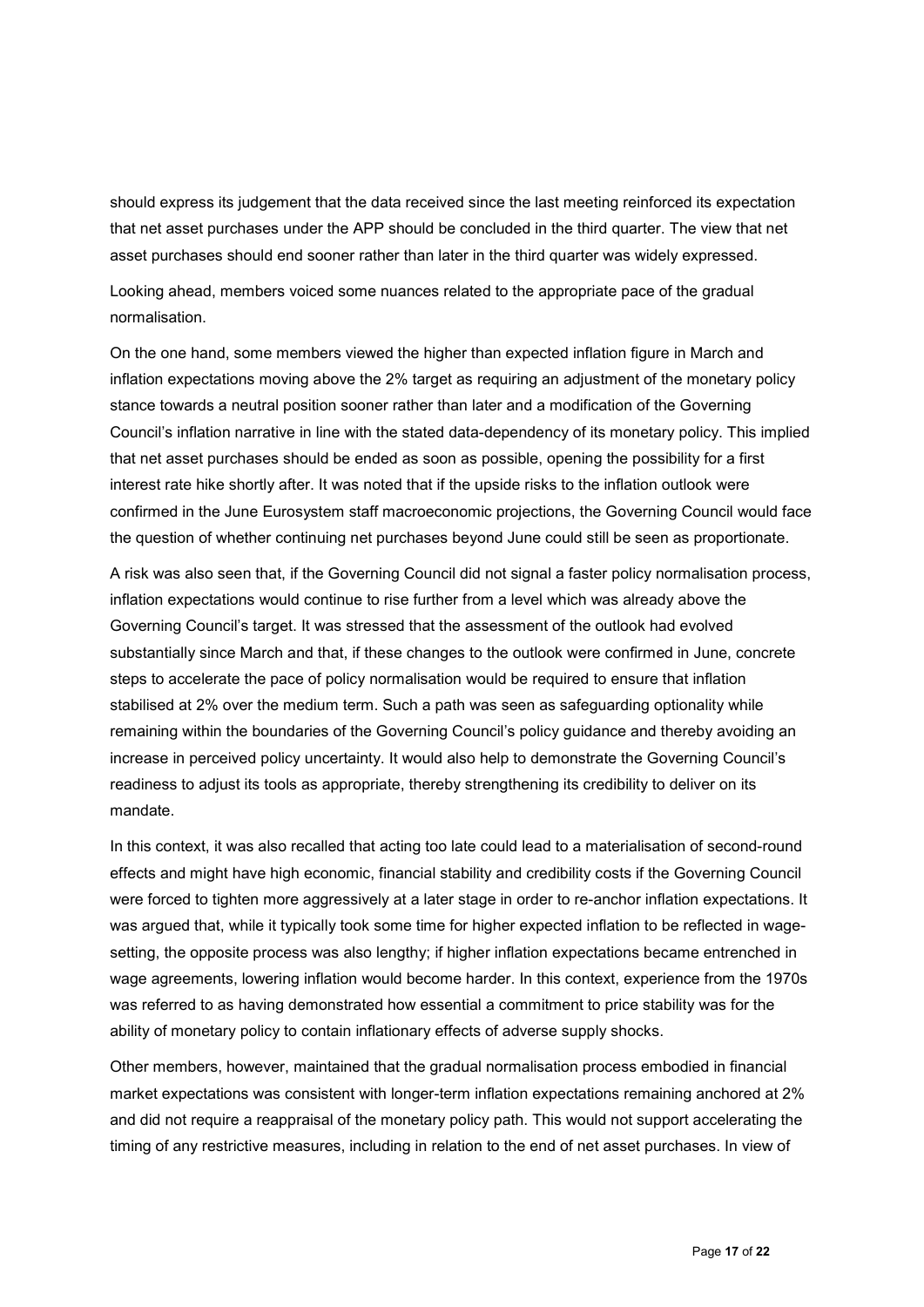the stability of the longer-term inflation outlook, embodied both in market-based indicators and the March baseline ECB staff projections, a shift in the monetary policy guidance from a gradual normalisation to a more aggressive and accelerated tightening did not seem justified. Considering the high uncertainty surrounding the medium-term outlook for price stability, it seemed advisable to proceed with further actions very carefully. It was also noted that being too proactive in the normalisation of the stance could prove costly if it resulted in financial market turbulence or had to be reversed later.

A gradual normalisation was also deemed consistent with the estimated low level of the natural interest rate in the euro area, which implied that even relatively small steps might be sufficient to turn the current accommodative monetary policy stance into a restrictive stance. Model-based estimates suggested that the natural real interest rate was still negative, although it had to be acknowledged that uncertainty surrounding the estimated values was high. Moreover, there was a gap between estimates for the US and euro area natural real interest rates, which might be explained partly by differences in productivity, labour supply and demographics as well as the level of excess liquidity. Notwithstanding the low level of the natural rate, it was recalled that the expected path of the nominal key ECB interest rates would approach a neutral level only at a very late stage of the policy normalisation process.

Overall, the view prevailed that, in the light of the heightened uncertainty resulting from the still ongoing effects of the pandemic and the war in Ukraine, optionality, gradualism, and flexibility remained important features of the Governing Council's monetary policy conduct. In particular, it was seen as advisable to maintain optionality and defer a decision regarding the precise timing of the end of net asset purchases until the Governing Council's June meeting, which would allow the Governing Council to benefit from additional data and the new Eurosystem staff projections. As uncertainty was exceptionally high, different scenarios for future developments in the inflation outlook could be envisaged. It was also highlighted that Mr Lane's proposal left all options open for decisions to be taken at the June meeting. In particular, the proposal was seen as consistent with the possibility of deciding to end net asset purchases already at the end of the second quarter or early in the third quarter.

All in all, members agreed that the monetary policy proposal by Mr Lane in his introduction was in line with keeping all optionality, in the light of the current high uncertainty, and would allow the Governing Council to reassess the inflation outlook on the basis of the incoming information at its June meeting. This approach implied, on the one hand, that the Governing Council remained on its course of a gradual normalisation of monetary policy, consistent with its forward guidance that interest rates would be raised some time after the end of net asset purchases. On the other hand, considering that "some time" had been defined as a period between one week and several months at the March press conference, the approach did not prevent a timely rate rise if conditions so warranted.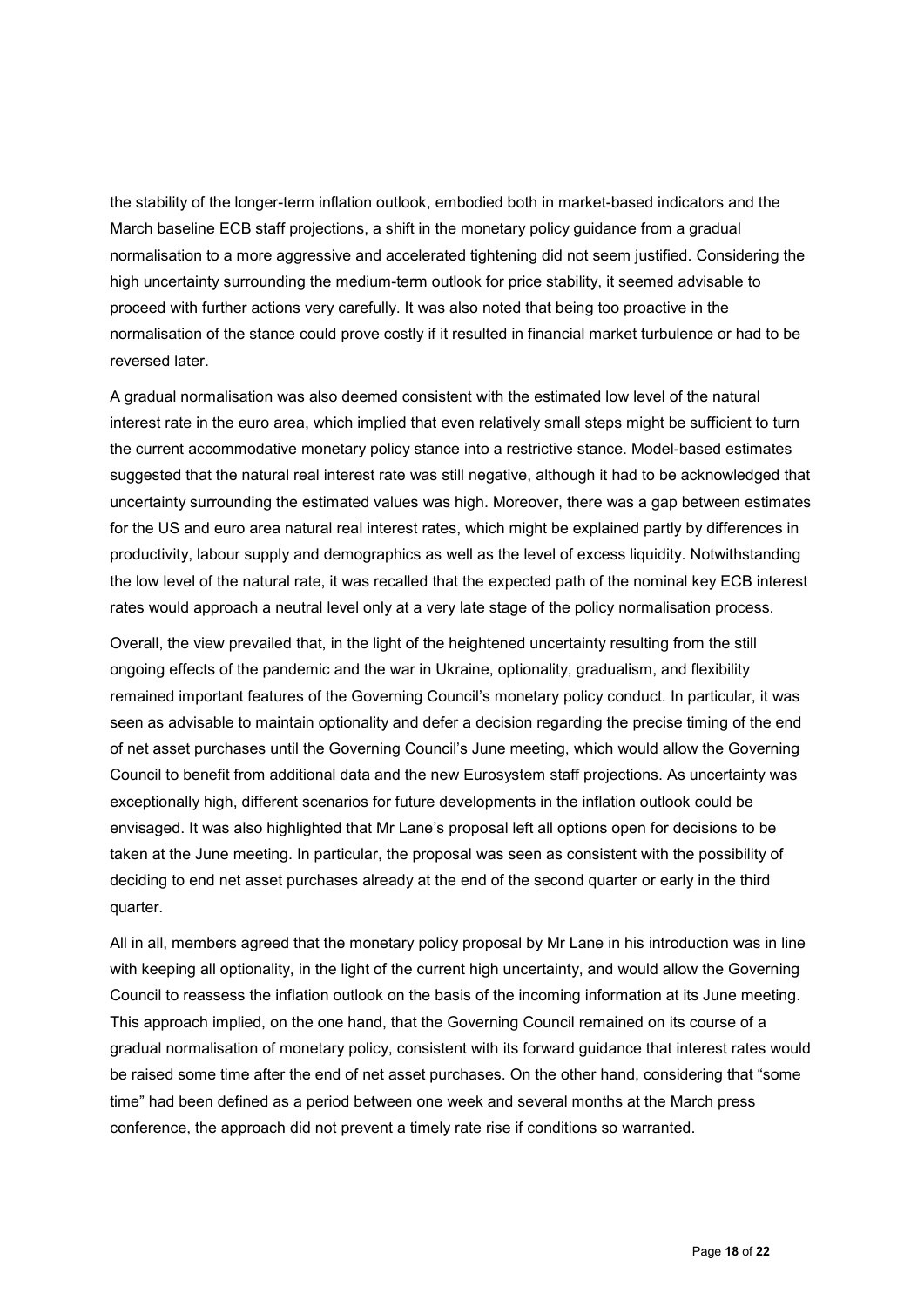As regards the forward guidance on interest rates, the view was expressed that the criteria for interest rate hikes were already clearly met. In this context, it was stressed that the Governing Council should pay the same attention to longer-term inflation expectations moving above target as it had when inflation expectations had fallen below target in the past, in line with the Governing Council's commitment to "symmetry". Otherwise there was a risk of "falling behind the curve".

Overall, however, it was judged that the forward guidance conditions for an upward adjustment of the key ECB interest rates would become crucial for the policy discussion at the Governing Council's June meeting. This pertained both to the two criteria applicable to the projected path of inflation and to the third condition, i.e. that the realised progress in underlying inflation be sufficiently advanced to be consistent with inflation stabilising at 2% over the medium term.

Although spreads between sovereign bond yields and risk-free rates had remained broadly stable since the last Governing Council meeting, it was deemed important to address a possible resurgence of fragmentation in euro area financial conditions, if necessary, in order to ensure a continuous transmission of monetary policy throughout the euro area. Reference was made to the "separation principle", i.e. the idea that the appropriate monetary policy stance could be set independently of the deployment of instruments designed to avoid a sudden disruption of financial markets that could be triggered by a tightening of the stance. The argument was made that flexibility should be a permanent feature of the Governing Council's toolbox, and all of the ECB's instruments could be adjusted within the mandate, incorporating flexibility if warranted, to ensure that inflation stabilised at the Governing Council's 2% target over the medium term. In addition, it was recalled that the reinvestment of assets purchased under the PEPP could be used to address possible episodes of financial market tensions related to the pandemic, if needed.

Regarding communication, members broadly agreed that the policy guidance that had been provided in March should be confirmed and the consistency of future action with that guidance should be emphasised, while asserting that the Governing Council would continue to act according to the established principles of flexibility, optionality and gradualism.

Although communication had to acknowledge the increase in inflation and its detrimental effects on households' cost of living, as well as real wealth and disposable income, the view was expressed that the Governing Council needed to be careful to not create the impression that monetary policy was able to address high energy inflation, which was driving a significant part of current inflation figures. Instead, the ECB's communication had to underline the need for monetary policy to address the persistence of inflation that could result from second-round effects, and avoid creating the perception of inaction in the presence of high inflation figures. Finally, the Governing Council had to emphasise that it was willing to take whatever action was needed to fulfil the ECB's mandate to pursue price stability and to bring inflation back to 2% over the medium term.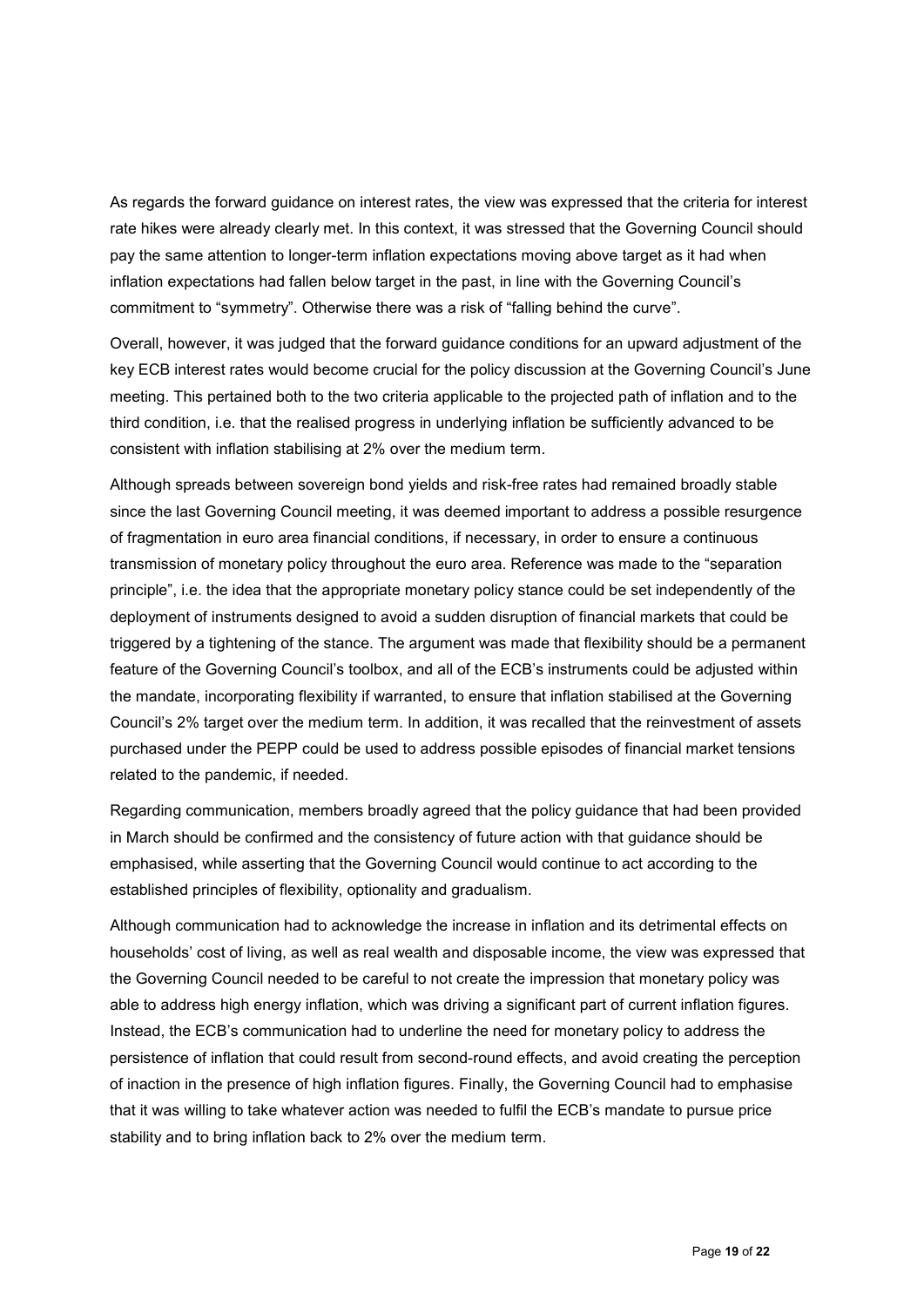Taking into account the foregoing discussion among the members, upon a proposal by the President, the Governing Council took the monetary policy decisions as set out in the ECB's press release. The members of the Governing Council subsequently finalised the monetary policy statement, which the President and the Vice-President would, as usual, deliver at the press conference following the Governing Council meeting.

#### **Monetary policy statement**

[Monetary policy statement to the press conference of 14 April 2022](https://www.ecb.europa.eu/press/pressconf/2022/html/ecb.is220414%7Efa5c8fe142.en.html)

#### **Press release**

**[Monetary policy decisions](https://www.ecb.europa.eu/press/pr/date/2022/html/ecb.mp220414%7Ed1b76520c6.en.html)** 

# Meeting of the ECB's Governing Council, 13-14 April 2022

#### **Members**

- Ms Lagarde, President
- Mr de Guindos, Vice-President
- Mr Elderson
- Mr Hernández de Cos
- Mr Herodotou\*
- Mr Holzmann
- Mr Kazāks\*
- Mr Kažimír
- **Mr Knot**
- Mr Lane
- **Mr Makhlouf**
- Mr Müller
- **Mr Nagel**
- Mr Panetta
- Mr Rehn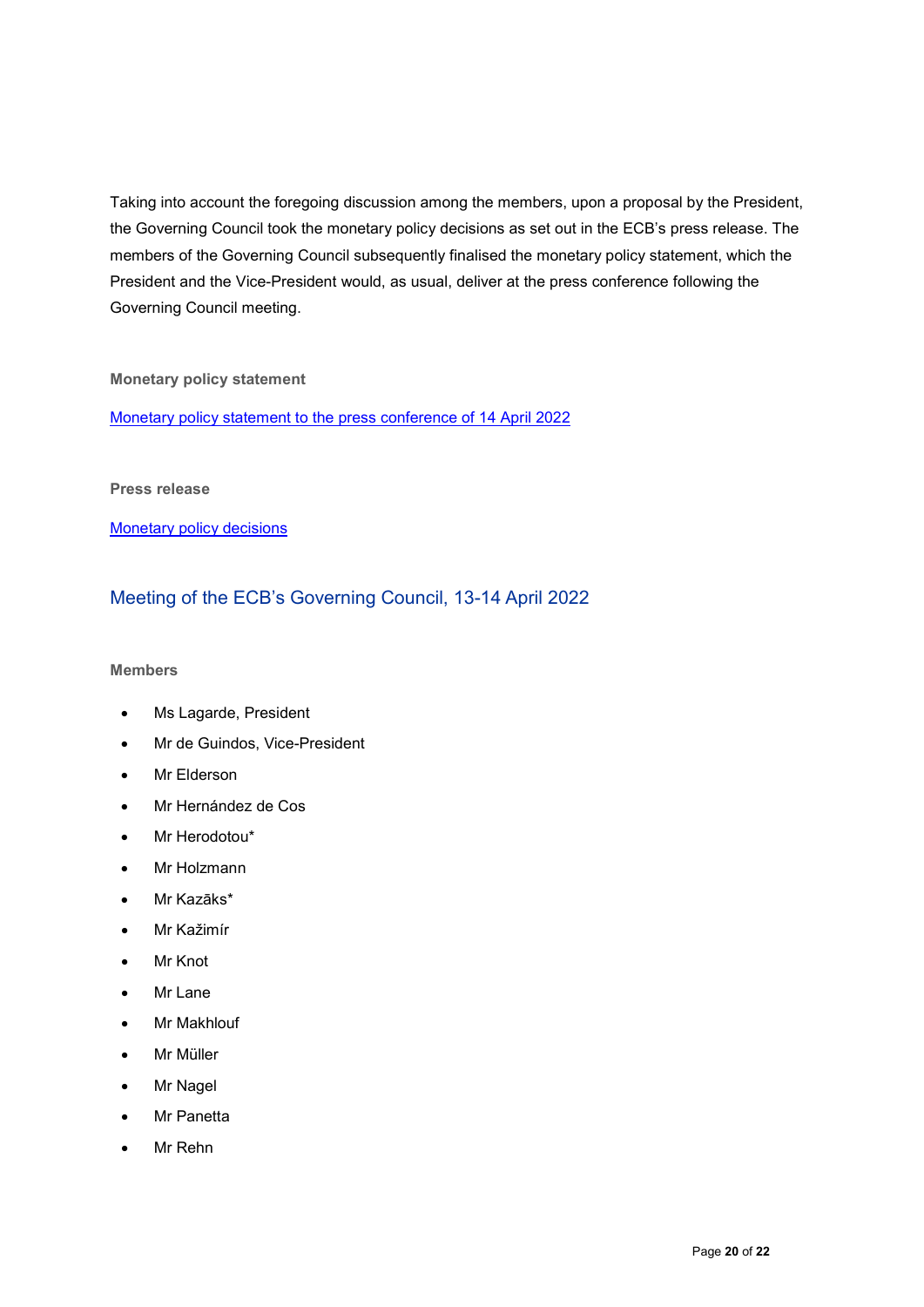- Mr Reinesch
- Ms Schnabel
- Mr Scicluna
- Mr Šimkus\*
- Mr Stournaras
- Mr Vasle
- Mr Villeroy de Galhau
- Mr Visco\*
- Mr Wunsch

\* Members not holding a voting right in April 2022 under Article 10.2 of the ESCB Statute.

#### **Other attendees**

- Ms Senkovic, Secretary, Director General Secretariat
- Mr Rostagno, Secretary for monetary policy, Director General Monetary Policy
- Mr Winkler, Deputy Secretary for monetary policy, Senior Adviser, DG Economics

#### **Accompanying persons**

- **Mr Bitans**
- Ms Buch
- Mr Cassidy
- Mr Demarco
- Ms Donnery
- Mr Gavilán
- Mr Gilbert
- Mr Goulard
- Mr Haber
- Mr Kaasik
- Mr Koukoularides
- **Mr Kuodis**
- Mr Lünnemann